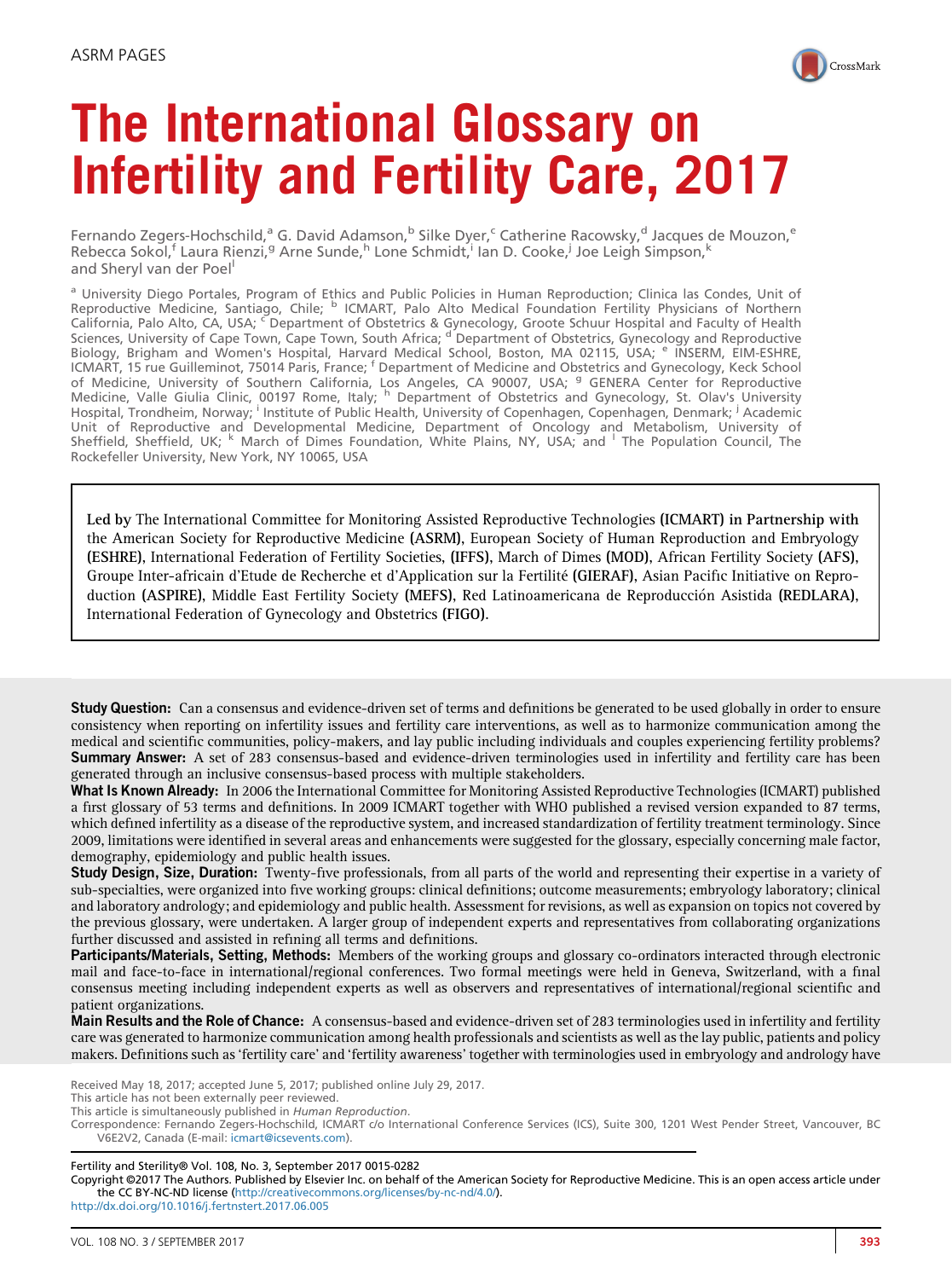been introduced in the glossary for the first time. Furthermore, the definition of 'infertility' has been expanded in order to cover a wider spectrum of conditions affecting the capacity of individuals and couples to reproduce. The definition of infertility remains as a disease characterized by the failure to establish a clinical pregnancy; however, it also acknowledges that the failure to become pregnant does not always result from a disease, and therefore introduces the concept of an impairment of function which can lead to a disability. Additionally, subfertility is now redundant, being replaced by the term infertility so as to standardize the definition and avoid confusion.

Limitations, Reasons for Caution: All stakeholders agreed to the vast majority of terminologies included in this glossary. In cases where disagreements were not resolved, the final decision was reached after a vote, defined before the meeting as consensus if passed with 75%. Over the following months, an external expert group, which included representatives from non-governmental organizations, reviewed and provided final feedback on the glossary.

Wider Implications of the Findings: Some terminologies have different definitions, depending on the area of medicine, for example demographic or clinical as well as geographic differences. These differences were taken into account and this glossary represents a multinational effort to harmonize terminologies that should be used worldwide.

Study Funding/Competing Interests: None.

Trial Registration Number: N/A. (Fertil Steril® 2017;108:393-406. ©2017 The Authors. Published by Elsevier Inc. on behalf of the American Society for Reproductive Medicine. This is an open access article under the CC BY-NC-ND license [\(http://](http://creativecommons.org/licenses/by-nc-nd/4.0/) [creativecommons.org/licenses/by-nc-nd/4.0/](http://creativecommons.org/licenses/by-nc-nd/4.0/)).)

Key Words: Glossary, terminologies, infertility, fertility care, ART

Discuss: You can discuss this article with its authors and with other ASRM members at [https://www.fertstertdialog.com/users/](https://www.fertstertdialog.com/users/16110-fertility-and-sterility/posts/17538-24363) [16110-fertility-and-sterility/posts/17538-24363](https://www.fertstertdialog.com/users/16110-fertility-and-sterility/posts/17538-24363)

## INTRODUCTION

Terms and definitions currently used in fertility care, infertility and medically assisted reproduction (MAR) can have different meanings that are dependent upon the setting, their usage in research or clinical interventions, or among diverse populations. This can result in difficulties in standardizing and comparing fertility care interventions and their outcomes, especially on a global level. Furthermore, the way some terms are defined can have an impact on their acceptance and understanding, not only by patients and their health care providers, but also by the public and their policy makers, potentially affecting the manner in which reproductive medicine is practiced and accepted at country level. For example, in countries in which embryo cryopreservation is forbidden by regulation or legislation, the distinction between a zygote and an embryo can have enormous influence on clinical decision- making such as the number of oocytes inseminated and/or the number of embryos transferred. Similarly, by defining infertility as a disease of the reproductive system [\(1, 2\)](#page-13-0), which can lead to disability, equity of access to fertility treatments has been facilitated during debate and decision-making at regional and national levels. These definitions helped to structure the debate concerning key elements of sexual and reproductive rights within the decision by the Inter-American Court of Human Rights that resulted in obliging Costa Rica to re-establish access to fertility care through ART and ensure universal availability [\(3\).](#page-13-0) Therefore, an international consensus and evidence-driven set of terms and definitions do benefit communication of a common language among scientific and clinical reproductive medicine communities, but these also can have significant impact on the understanding of the field which drives debate concerning overall access to reproductive health care on a global level.

The first international standardized definitions for reporting ART procedures were published by the International Committee for Monitoring Assisted Reproductive Technologies (ICMART) in 2006 as The ICMART Glossary on ART Terminol- $\log y$  [\(4, 5\).](#page-13-0) This document resulted from an ICMART initiative, presented and documented within the meeting report entitled Medical, Ethical and Social Aspects of Assisted Reproduction and published by the World Health Organization (WHO), in 2002 [\(6\).](#page-13-0) In 2008, the WHO together with ICMART, the Low-Cost IVF Foundation and The International Federation of Fertility Societies (IFFS) organized an international consensus consultation on 'Assisted Reproductive Technologies: Common Terminology and Management in Low-Resource Settings', again held at the WHO in Geneva, Switzerland. The WHO was responsible for steering and management of the consensus consultation, with expert technical lead provided from ICMART, which resulted in the first revision of the glossary. The main terminology objective during the 2008 large consensus consultation was to expand and improve on an internationally accepted set of definitions that would help standardize and harmonize international data collection in order to monitor the utilization, effectiveness, and safety of ART interventions. In 2009, after review and approval through WHO processes, the glossary was published in English simultaneously in the journals Human Reproduction and Fertility and Sterility, and was subsequently translated into Spanish and Portuguese [\(7\)](#page-13-0), Dutch [\(8\)](#page-13-0), Japanese [\(9\)](#page-13-0) and Russian [\(10\)](#page-13-0).

### WORKING METHODOLOGY

In December 2014, the WHO held an expert consultation to review progress on its process of developing guidelines for infertility diagnosis, management and treatment, assessing the available evidence through a detailed systematic review process. During this consultation ICMART, together with WHO and the other experts, agreed that the 2009 glossary be revised and expanded. This coincided with requests at country level to address topic areas poorly represented in the previous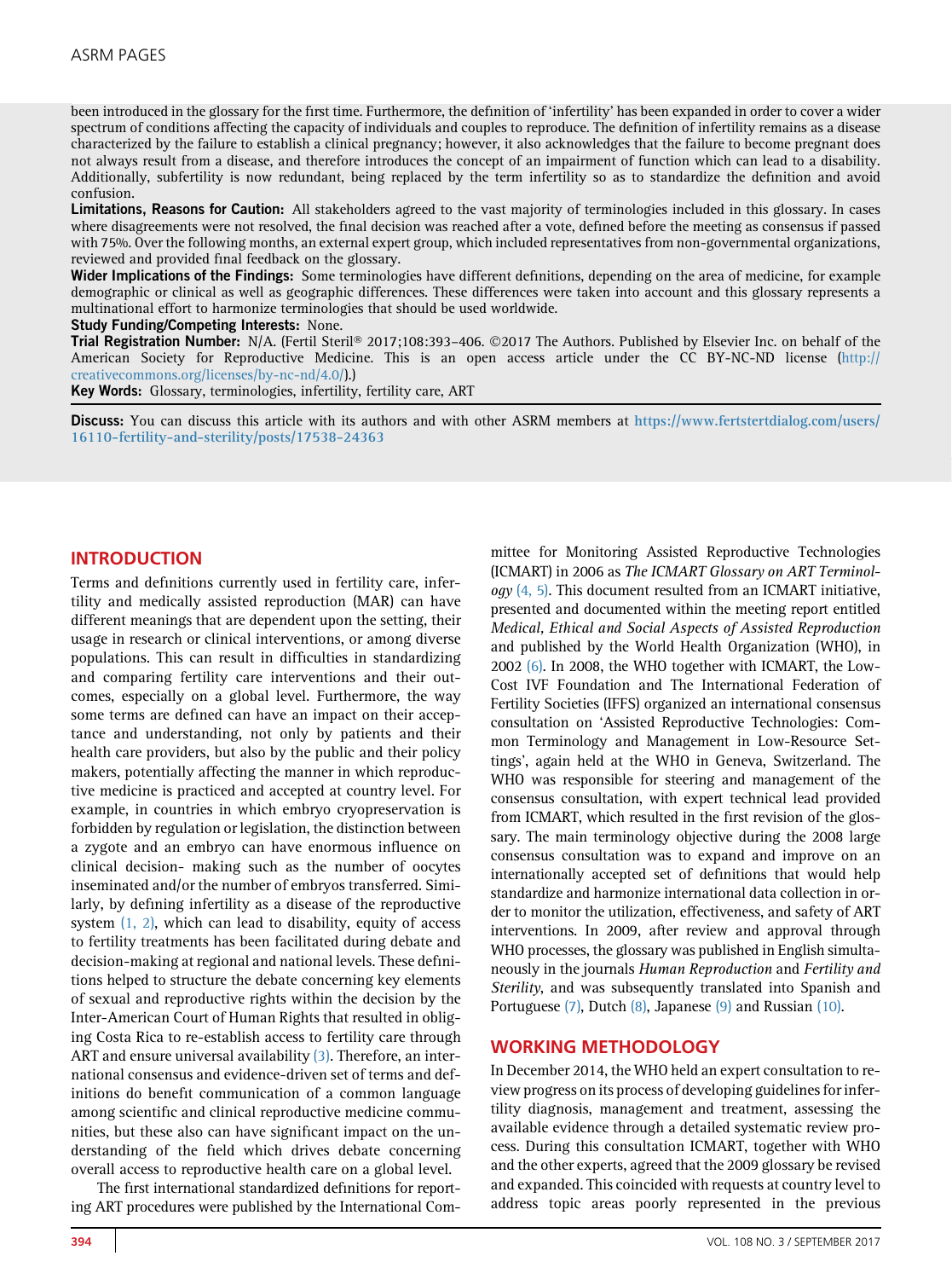glossary, such as those associated with the male, and also to find clarity in terminologies used in infertility especially in the fields of epidemiology, social science and global public health. This International Glossary on Infertility and Fertility Care, 2017, is a consensus revision to harmonize clinical practice and research, and to inform patients and policy.

The revision process of the glossary since 2006 is described in [Fig. 1.](#page-3-0) To generate a revision of the 2009 glossary, the process began with the selection and organization of 25 professionals, from different parts of the world and representing a myriad of organizations covering various sub-specialties, into five working groups according to their expertise in: clinical definitions; outcome measurements; embryology laboratory; clinical and laboratory andrology; and epidemiology and public health. This need for a revision was also in response to a requirement to better define terms associated with outcomes and components that impact fertility treatments which include maternal health risks as well as pregnancy and child outcomes. In 2014, the WHO had participated in the modification of the Consolidated Standards of Reporting Trials (CONSORT), to ensure that the evidence reported from clinical trials, or retrospectively from analysis of clinic practice, would include maternal, neonate and child health outcomes (IMPRINT), [\(11, 12\)](#page-13-0). Thus, this 2017 glossary covers a broad spectrum of terms currently being used in infertility and fertility care.

The responsibility of each working group was to review the existing 2009 definitions and to provide changes or to provide additional terms in order to create the most accurate, current, evidence-based and comprehensive glossary possible for this sector of reproductive health. The lead experts of the glossary revision and the respective lead experts from each of the glossary working groups interacted by electronic mail, at international and regional society meetings, and twice attended consultations held in Geneva, Switzerland.

A consensus expert consultation meeting was held in September 2015. In order to reach agreement, a representative of each of the working groups presented their set of draft terms and definitions to all participants, which included experts in diverse fields as well as representatives from patient groups. When disagreements were not resolved, the final decision was reached after a vote, defined before the meeting as consensus if passed with 75%. The vast majority of terminologies included in this 2017 glossary were agreed upon during the September, 2015 meeting. Adhering to internationally accepted processes, over the next 9 months an external expert group, which included representatives from non-governmental organizations, reviewed and provided final feedback on the glossary.

In addition to the lead organization (ICMART), professionals representing collaborative organizations included The American Society for Reproductive Medicine (ASRM), ESHRE, the American College of Obstetricians and Gynecologists (ACOG), the International Federation of Gynecology and Obstetrics (FIGO), March of Dimes (MOD), the International Federation of Fertility Societies (IFFS), Red Latinoamericana de Reproducción Asistida (REDLARA), African Fertility Society, (AFS), Groupe Interafricain d'Etude de Recherche et d'Application sur la Fertilite, (GIERAF), Asian Pacific Initiative on Reproduction (ASPIRE), and Middle East Fertility Society (MEFS). Also, organizations representing infertile persons participated during the consensus

VOL. 108 NO. 3 / SEPTEMBER 2017 **395 396** 

meeting, which included RESOLVE in the USA, TRASCENDER in Latin America, Joyce Fertility in Uganda, and Fertility Europe, plus other infertile persons' groups. In addition, representatives from the United Nations Population Fund (UNFPA), Population Council, International Planned Parenthood Federation (IPPF) and the Geneva Foundation for Medical Education and Research (GFMER) also contributed to the consultation. The lead experts of the evidence-synthesis groups who were developing and presenting evidence for WHO guidelines also participated in the glossary debates. Therefore, 108 international professional experts, including clinicians, basic scientists, epidemiologists and social scientists, along with national and regional representatives of infertile persons, participated in the development of this evidence-base driven glossary.

When developing terms and definitions, special attention was given to possible impacts on ethics and human rights issues as well as recognizing and respecting cultural sensitivities, ethnic minorities and gender equality. Some of these considerations resulted in a consensus modification of the previous definition of 'infertility'. The first modification included broadening the concept of infertility to be an 'impairment of individuals' in their capacity to reproduce, irrespective of whether they have a partner. The revised definition also reinforces the concept of infertility as a disease, which can generate an impairment of function.

As part of a health-related international consensus and evidence- driven process, certain terms and their definitions generated for the glossary needed to be consistent with those existing and currently used by the international fertility community and other international organizations. This was the case when deciding at which gestational age a miscarriage/ abortion becomes a stillbirth, as it impacts individual case documentation as well as subsequent calculations of miscarriage and perinatal mortality rates, when reporting on outcomes of medically assisted reproduction (MAR) interventions and specifically of ART either for registries or research.

Many terminologies carry different meanings and thus are repeatedly misused in the literature or social media. Such is the case with the term 'subfertility'. Consensus was reached that this term should be used interchangeably with 'infertility'. It was agreed that 'subfertility' does not define a different or less severe fertility status than infertility, nor is subfertility a condition that exists before infertility is diagnosed. Furthermore, it is crucial to avoid the assumption that a diagnosis of infertility implies sterility, instead the term 'sterility'should be used to define a permanent state of infertility. Thus, a consensus was reached that subfertility is a redundant term, and that the term'infertility' should be prioritized when providing an assessment or diagnosis of an individual or couple. In a different context, a consensus was also reached to remove from the glossary the term 'conception' and its derivatives such as conceiving or conceived, because these are terms that cannot be described biologically during the process of reproduction. Therefore, instead of using conception, there was consensus that efforts should be made to use scientifically recognized definitions such as fertilization, implantation, pregnancy and live birth. It was also recognized that pregnancies do not 'spontaneously' happen, but rather an act of unprotected sexual intercourse is required; thus, instead of the use of the term 'spontaneous pregnancies' there was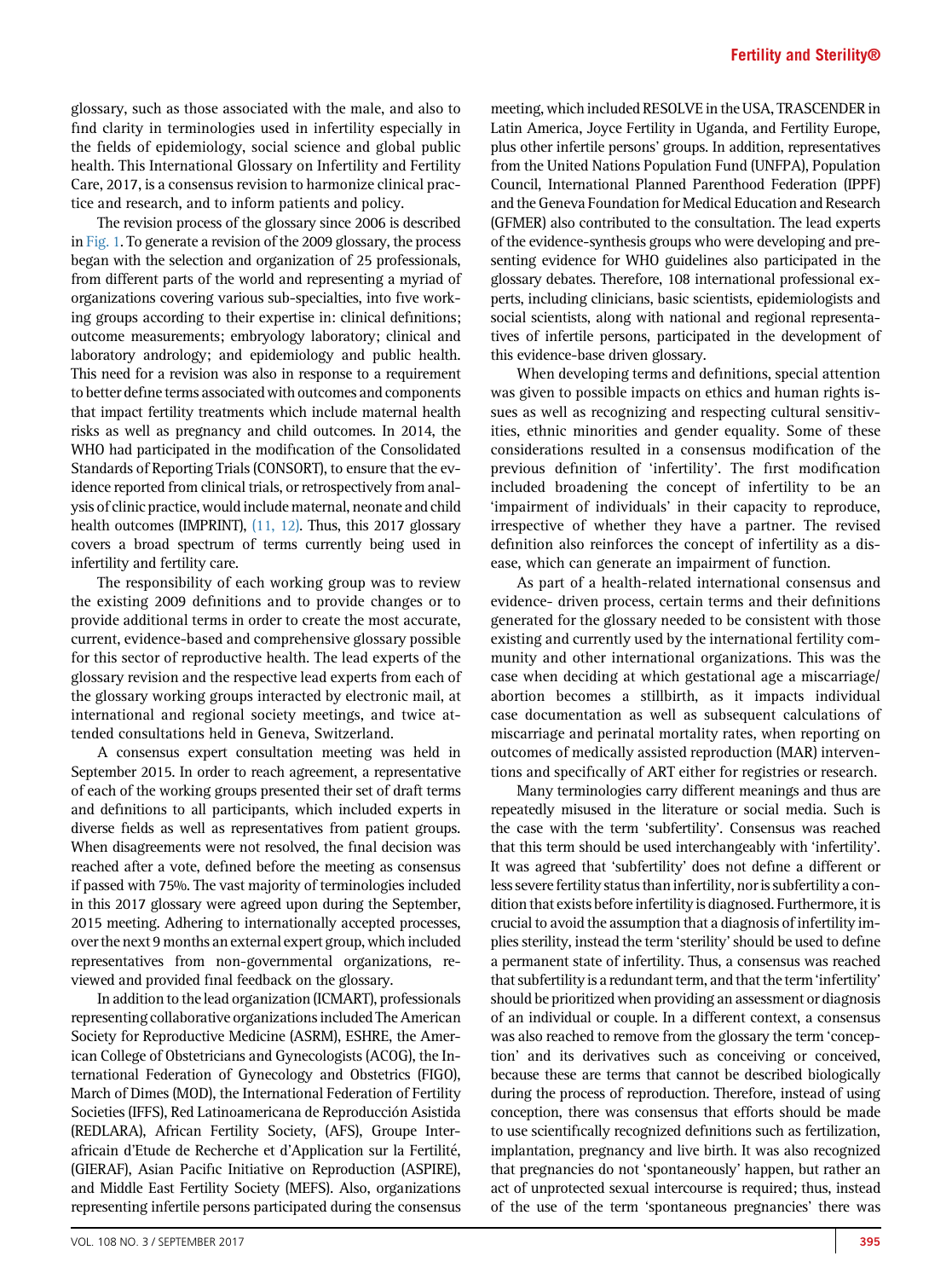<span id="page-3-0"></span>



Review process and methodology of the International Glossary on Infertility and Fertility Care, 2017. ICMART = International Committee for Monitoring Assisted Reproductive Technologies; WHO = World Health Organization; IFFS = International Federation of Fertility Societies;  $ACOG =$  American College of Obstetricians and Gynecologists; ASRM = American Society for Reproductive Medicine; IFFS = International Federation of Fertility Societies; AFS = African Fertility Society; GFMER = Geneva Foundation for Medical Education and Research; GIERAF = Groupe Inter-africain d'Etude de Recherche et d'Application sur la Fertilité; ASPIRE = Asian Pacific Initiative on Reproduction; MEFS = Middle East Fertility Society; REDLARA = Red Latinoamericana de Reproducción Asistida; FIGO = International Federation of Gynecology and Obstetrics; IPPF = International Planned Parenthood Federation; UNFPA = United Nations Population Fund.

Zegers-Hochschild. International Glossary on Infertility and Fertility Care. Fertil Steril 2017.

consensus that efforts should be made to use the scientifically appropriate terms for pregnancies, either resulting from medical assistance or without assistance.

Consensus terminologies associated with male aspects of infertility were reached that include a clinical perspective as well as terminologies used in the andrology laboratory. Lastly,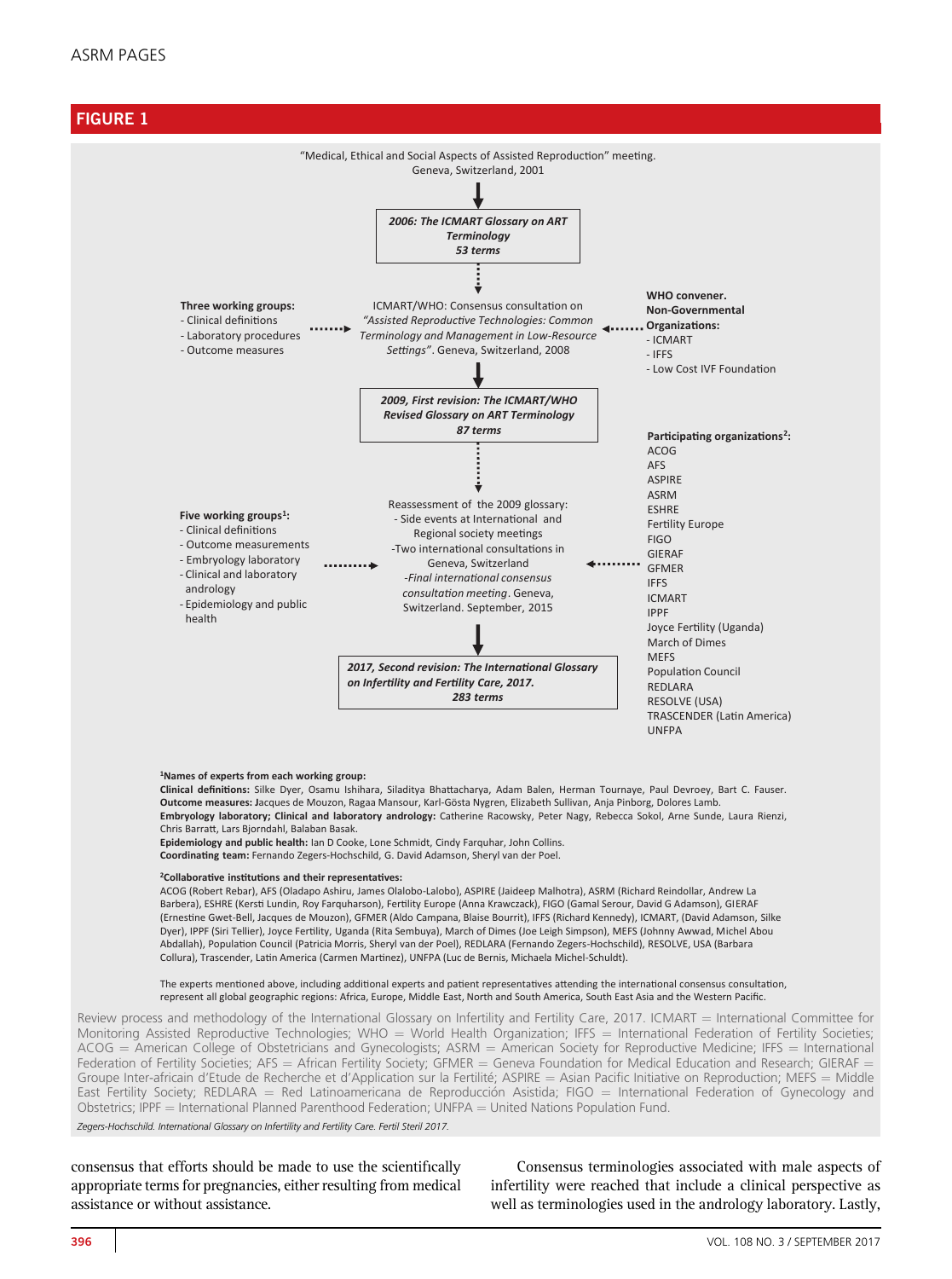owing to the lack of standardization in the determination of the burden of infertility, and to better ensure comparability of prevalence data published globally, this revised glossary includes definitions for terms frequently used in epidemiology and public health such as'voluntary and involuntary childlessness', 'primary and secondary infertility', 'fertility care', 'fecundity' and 'fecundability' among others.

This glossary revision provides the medical and scientific communities, the lay public and policy-makers, as well as individuals and couples experiencing fertility problems or infertility, with a consensus and evidence-driven set of terms and definitions that can be used globally to provide quality care and ensure consistency in registering specific fertility care interventions plus more accurate reporting of their outcomes on national, regional and international registries, and in social media or results from research.

# RESULTS

Led by ICMART in partnership with ASRM, ESHRE, IFFS, MOD, AFS, GIERAF, ASPIRE, MEFS, REDLARA and FIGO, consensus agreement was reached by a global representation of multidisciplinary experts and patient representatives on 283 terms and definitions which are listed in alphabetical order.

## The International Glossary on Infertility and Fertility Care, 2017

| <b>Term</b>                                                                                      | <b>Consensus definition</b>                                                                                                                                                                                                                                                                                                                                                                                                                                                                                                                                                                                                                                                                                                  |
|--------------------------------------------------------------------------------------------------|------------------------------------------------------------------------------------------------------------------------------------------------------------------------------------------------------------------------------------------------------------------------------------------------------------------------------------------------------------------------------------------------------------------------------------------------------------------------------------------------------------------------------------------------------------------------------------------------------------------------------------------------------------------------------------------------------------------------------|
| Acrosome                                                                                         | A membrane-bound structure covering the anterior of the sperm head that contains enzymes<br>necessary to penetrate the zona pellucida of the oocyte.                                                                                                                                                                                                                                                                                                                                                                                                                                                                                                                                                                         |
| Adenomyosis                                                                                      | A form of endometriosis marked by the presence of endometrium-like epithelium and stroma outside<br>the endometrium in the myometrium.                                                                                                                                                                                                                                                                                                                                                                                                                                                                                                                                                                                       |
| Adhesions                                                                                        | Bands of fibrous scar tissue that may bind the abdominal and pelvic organs, including the intestines<br>and peritoneum, to each other. They can be dense and thick or filmy and thin.                                                                                                                                                                                                                                                                                                                                                                                                                                                                                                                                        |
| Age specific fertility rate (ASFR)                                                               | The number of live births per woman in a particular age group in a specific calendar year expressed per<br>1000 women in that age group.                                                                                                                                                                                                                                                                                                                                                                                                                                                                                                                                                                                     |
| Agglutination                                                                                    | Clumping of spermatozoa in the ejaculate.                                                                                                                                                                                                                                                                                                                                                                                                                                                                                                                                                                                                                                                                                    |
| Andrology                                                                                        | The medical practice dealing with the health of the male reproductive system.                                                                                                                                                                                                                                                                                                                                                                                                                                                                                                                                                                                                                                                |
| Aneuploidy                                                                                       | An abnormal number of chromosomes in a cell. The majority of embryos with aneuploidies are not<br>compatible with life.                                                                                                                                                                                                                                                                                                                                                                                                                                                                                                                                                                                                      |
| Anti-sperm antibodies                                                                            | Antibodies that recognize and bind to antigens on the surface of the spermatozoon.                                                                                                                                                                                                                                                                                                                                                                                                                                                                                                                                                                                                                                           |
| Aspermia                                                                                         | Lack of external ejaculation.                                                                                                                                                                                                                                                                                                                                                                                                                                                                                                                                                                                                                                                                                                |
| Assisted hatching                                                                                | An ART procedure in which the zona pellucida of an embryo is either thinned or perforated by<br>chemical, mechanical or laser methods.                                                                                                                                                                                                                                                                                                                                                                                                                                                                                                                                                                                       |
| Assisted reproductive<br>technology (ART)                                                        | All interventions that include the in vitro handling of both human oocytes and sperm or of embryos for<br>the purpose of reproduction. This includes, but is not limited to, IVF and embryo transfer ET,<br>intracytoplasmic sperm injection ICSI, embryo biopsy, preimplantation genetic testing PGT,<br>assisted hatching, gamete intrafallopian transfer GIFT, zygote intrafallopian transfer, gamete and<br>embryo cryopreservation, semen, oocyte and embryo donation, and gestational carrier cycles.<br>Thus, ART does not, and ART-only registries do not, include assisted insemination using sperm<br>from either a woman's partner or a sperm donor. (See broader term, medically assisted<br>reproduction, MAR.) |
| Asthenoteratozoospermia                                                                          | Reduced percentages of motile and morphologically normal sperm in the ejaculate below the lower<br>reference limit. When reporting results, the reference criteria should be specified.                                                                                                                                                                                                                                                                                                                                                                                                                                                                                                                                      |
| Asthenozoospermia                                                                                | Reduced percentage of motile sperm in the ejaculate below the lower reference limit. When reporting<br>results, the reference criteria should be specified.                                                                                                                                                                                                                                                                                                                                                                                                                                                                                                                                                                  |
| Azoospermia                                                                                      | The absence of spermatozoa in the ejaculate.                                                                                                                                                                                                                                                                                                                                                                                                                                                                                                                                                                                                                                                                                 |
| <b>Binucleation</b>                                                                              | The presence of two nuclei in a blastomere (cell).                                                                                                                                                                                                                                                                                                                                                                                                                                                                                                                                                                                                                                                                           |
| Biochemical pregnancy                                                                            | A pregnancy diagnosed only by the detection of beta hCG in serum or urine.                                                                                                                                                                                                                                                                                                                                                                                                                                                                                                                                                                                                                                                   |
| Birth (single)                                                                                   | The complete expulsion or extraction from a woman of a fetus after 22 completed weeks of<br>gestational age, irrespective of whether it is a live birth or stillbirth, or, if gestational age is<br>unknown, a birth weight more than 500 grams. A single birth refers to an individual newborn; and<br>a delivery of multiple births, such as a twin delivery, would be registered as two births.                                                                                                                                                                                                                                                                                                                           |
| Blastocoele                                                                                      | Fluid-filled central region of the blastocyst.                                                                                                                                                                                                                                                                                                                                                                                                                                                                                                                                                                                                                                                                               |
| Blastocyst                                                                                       | The stage of preimplantation embryo development that occurs around day 5-6 after insemination or<br>ICSI. The blastocyst contains a fluid filled central cavity (blastocoele), an outer layer of cells<br>(trophectoderm) and an inner group of cells (inner cell mass).                                                                                                                                                                                                                                                                                                                                                                                                                                                     |
| <b>Blastomere</b>                                                                                | A cell in a cleavage stage embryo.                                                                                                                                                                                                                                                                                                                                                                                                                                                                                                                                                                                                                                                                                           |
| Blastomere symmetry                                                                              | The extent to which all blastomeres are even in size and shape.                                                                                                                                                                                                                                                                                                                                                                                                                                                                                                                                                                                                                                                              |
| Bleeding after oocyte<br>aspiration                                                              | Significant bleeding, internal or external, after oocyte aspiration retrieval requiring hospitalization for<br>blood transfusion, surgical intervention, clinical observation or other medical procedure.                                                                                                                                                                                                                                                                                                                                                                                                                                                                                                                    |
| Canceled ART cycle                                                                               | An ART cycle in which ovarian stimulation or monitoring has been initiated with the intention to treat,<br>but which did not proceed to follicular aspiration or in the case of a thawed or warmed embryo did<br>not proceed to embryo transfer.                                                                                                                                                                                                                                                                                                                                                                                                                                                                             |
| Childlessness                                                                                    | A condition in which a person, voluntarily or involuntarily, is not a legal or societally-recognized parent<br>to a child, or has had all children die.                                                                                                                                                                                                                                                                                                                                                                                                                                                                                                                                                                      |
| Chimerism                                                                                        | Presence in a single individual of two or more cell lines, each derived from different individuals.                                                                                                                                                                                                                                                                                                                                                                                                                                                                                                                                                                                                                          |
| Zegers-Hochschild. International Glossary on Infertility and Fertility Care. Fertil Steril 2017. |                                                                                                                                                                                                                                                                                                                                                                                                                                                                                                                                                                                                                                                                                                                              |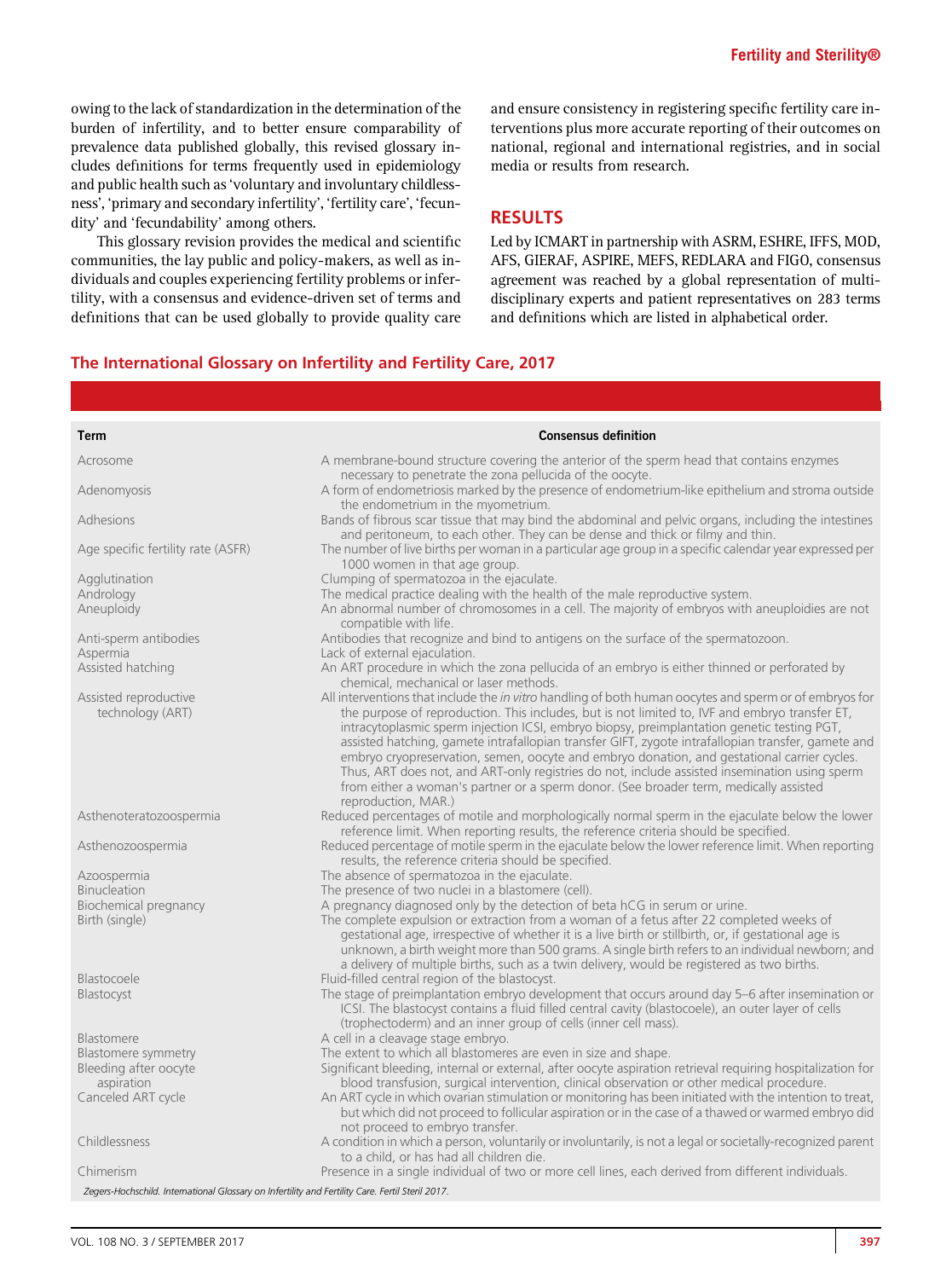Clinical pregnancy with fetal heart beat<br>Cohort total fertility rate (CTFR)

Congenital bilateral absence of the vasa deferentia (CBAVD)

Cumulative delivery rate per aspiration/initiated cycle with at least one live birth

Delivery rate after fertility treatment per patient Delivery with multiple births after fertility treatments

Term Consensus definition Cleavage stage embryos Embryos beginning with the 2-cell stage and up to, but not including, the morula stage. Clinical fertility The capacity to establish a clinical pregnancy. Clinical pregnancy A pregnancy diagnosed by ultrasonographic visualization of one or more gestational sacs or definitive clinical signs of pregnancy. In addition to intra-uterine pregnancy, it includes a clinically documented ectopic pregnancy. Clinical pregnancy rate The number of clinical pregnancies expressed per 100 initiated cycles, aspiration cycles or embryo transfer cycles. When clinical pregnancy rates are recorded, the denominator (initiated, aspirated or embryo transfer cycles) must be specified. A pregnancy diagnosed by ultrasonographic or clinical documentation of at least one fetus with a discernible heartbeat. The observed average number of live born children per woman applied to a birth cohort of women as they age through time. This is obtained from data on women after completing their reproductive years. Compaction The process during which tight junctions form between juxtaposed blastomeres resulting in a solid mass of cells with indistinguishable cell membranes. Complex aneuploidies Two or more aneuploidies involving different chromosomes in the embryo. When autosomes are involved, this condition is not compatible with human life. Congenital anomalies Structural or functional disorders that occur during intra-uterine life and can be identified prenatally, at birth or later in life. Congenital anomalies can be caused by single gene defects, chromosomal disorders, multifactorial inheritance, environmental teratogens and micronutrient deficiencies. The time of identification should be reported. Congenital anomaly birth rate The number of births exhibiting signs of congenital anomalies per 10,000 births. The time of identification should have been reported. The absence, at birth, of both duct systems (vas deferentia) that connect the testes to the urethra and may be associated with cystic fibrosis transmembrane conductance regulator (CTFR) gene mutation. Although the testes usually develop and function normally, men present with azoospermia. Conventional in vitro insemination The co-incubation of oocytes with sperm in vitro with the goal of resulting in extracorporeal fertilization. Corona radiata cells<br>Cross border reproductive care The provision of reproductive health services in The provision of reproductive health services in a different jurisdiction or outside of a recognized national border within which the person or persons legally reside. Cryopreservation The process of slow freezing or vitrification to preserve biological material (e.g. gametes, zygotes, cleavage-stage embryos, blastocysts or gonadal tissue) at extreme low temperature. Cryptorchidism Testis not in scrotal position within the neonatal period and, up to but not limited to, 1 year post birth. If the testis has not descended into the scrotum, this condition can cause primary testicular failure and increased risk of testicular cancer development. The number of deliveries with at least one live birth resulting from one initiated or aspirated ART cycle, including all cycles in which fresh and/or frozen embryos are transferred, until one delivery with a live birth occurs or until all embryos are used, whichever occurs first. The delivery of a singleton, twin, or other multiples is registered as one delivery. In the absence of complete data, the cumulative delivery rate is often estimated. Cumulus oophorus The multi-layered mass of granulosa cells surrounding the oocyte.<br>Cytoplasmic maturation The process during which the oocyte acquires the capacity to suppo The process during which the oocyte acquires the capacity to support nuclear maturation, fertilization, pronuclei formation, syngamy and subsequent early cleavage divisions until activation of the embryonic genome. Cytoplasmic transfer A procedure that can be performed at different stages of an oocyte's development to add to or replace various amounts of cytoplasm from a donor egg. Decreased spermatogenesis A histological finding in which spermatogenesis is present with few cells in the seminiferous tubules, resulting in a decreased number or absence of sperm in the ejaculate. Delayed ejaculation M Condition in which it takes a man an extended period of time to reach orgasm and ejaculation.<br>Delayed embryo transfer M A procedure in which embryo transfer is not performed within the time frame of t A procedure in which embryo transfer is not performed within the time frame of the oocyte aspiration cycle but at a later time. Delivery The complete expulsion or extraction from a woman of one or more fetuses, after at least 22 completed weeks of gestational age, irrespective of whether they are live births or stillbirths. A delivery of either a single or multiple newborn is considered as one delivery. If more than one newborn is delivered, it is often recognized as a delivery with multiple births. Delivery rate The number of deliveries expressed per 100 initiated cycles, aspiration cycles, or embryo transfer cycles. When delivery rates are recorded, the denominator (initiated, aspirated or embryo transfer cycles) must be specified. It includes deliveries that resulted in the birth of one or more live births and/or stillbirths. The delivery of a singleton, twin or other multiple pregnancy is registered as one delivery. If more than one newborn is delivered, it is often recognized as a delivery with multiple births. The number of deliveries with at least one live birth or stillbirth, expressed per 100 patients, after a specified time and following all treatments. A single delivery with more than one newborn, following all fertility treatments.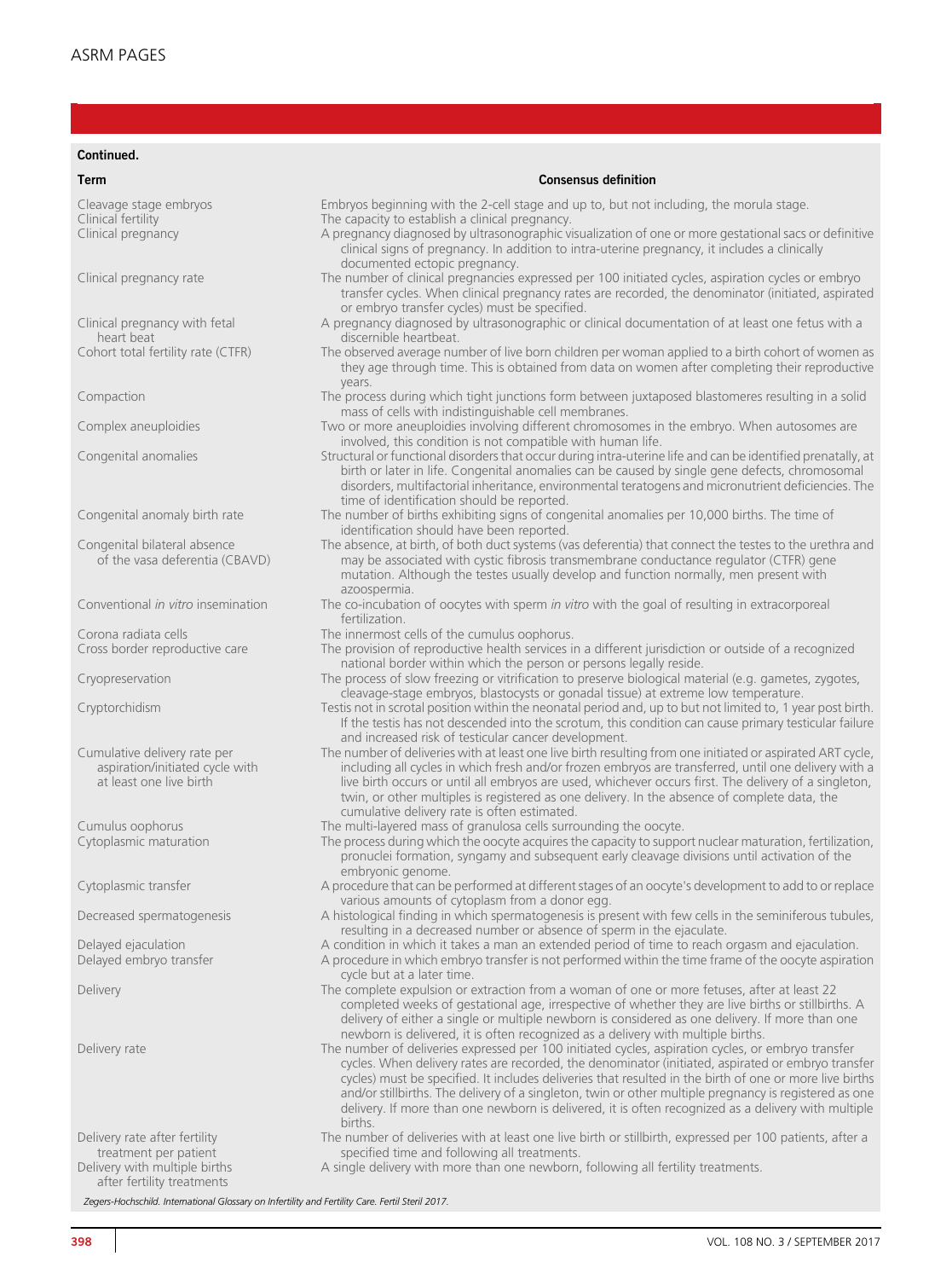Elective single embryo transfer (eSET)

Embryo donation (for reproduction)

Fertility The capacity to establish a clinical pregnancy.

Term Consensus definition Diandric oocytes **An oocyte with an extra set of haploid chromosomes of paternal origin.** Digynic oocytes **An oocyte with an extra set of haploid chromosomes of maternal origin.** Diminished ovarian reserve A term generally used to indicate a reduced number and/or reduced quality of oocytes, such that the ability to reproduce is decreased. (See ovarian reserve.) Diploidy/euploidy The condition in which a cell has two haploid sets of chromosomes. Each chromosome in one set is paired with its counterpart in the other set. A diploid embryo has 22 pairs of autosomes and two sex chromosomes, the normal condition. Disomy The normal number of chromosomes characterized by 22 pairs of autosomal chromosomes and one pair of sex chromosomes (XX or XY). The chromosome number in human cells is normally 46. Donor insemination The process of placing laboratory processed sperm or semen from a man into the reproductive tract of a woman who is not his intimate sexual partner, for the purpose of initiating a pregnancy. Double embryo transfer (DET) The transfer of two embryos in an ART procedure. This may be elective (eDET) when more than two embryos of sufficient quality for transfer are available. Early neonatal death/mortality Death of a newborn within 7 days of birth. Ectopic pregnancy **A** pregnancy outside the uterine cavity, diagnosed by ultrasound, surgical visualization or histopathology. Ejaculation Co-ordinated contractions of the genitourinary tract leading to the ejection of spermatozoa and seminal fluid. Ejaculation retardata **A** condition resulting in an inability to ejaculate during vaginal intercourse.<br>Ejaculatory duct **A condition of the canal that passes through the prostate just lateral to the verumontanu** The canal that passes through the prostate just lateral to the verumontanum where the vas deferens and the duct from the seminal vesicle coalesce. Elective embryo transfer The transfer of one or more embryos, selected from a larger cohort of available embryos. The transfer of one (a single) embryo selected from a larger cohort of available embryos. Embryo The biological organism resulting from the development of the zygote, until eight completed weeks after fertilization, equivalent to 10 weeks of gestational age. Embryo bank **Repository of cryopreserved embryos stored for future use.** An ART cycle, which consists of the transfer of an embryo to the uterus or Fallopian tube of a female recipient, resulting from gametes that did not originate from the female recipient or from her male partner, if present. Embryo fragmentation The process during which one or more blastomeres shed membrane vesicles containing cytoplasm and occasionally whole chromosomes or chromatin. Embryo recipient cycle **An ART cycle in which a woman's uterus is prepared to receive one or more cleavage stage embryos/** blastocysts, resulting from gametes that did not originate from her or from her male partner, if present. Embryo transfer (ET) Placement into the uterus of an embryo at any embryonic stage from day 1 to day 7 after IVF or ICSI. Embryos from day 1 to day three can also be transferred into the Fallopian tube. Embryo transfer cycle An ART cycle in which one or more fresh or frozen/thawed embryos at cleavage or blastocyst stage are transferred into the uterus or Fallopian tube. Emission (semen) Co-ordinated contractions of the vas deferentia, seminal vesicles, and ejaculatory ducts leading to deposition of semen into the urethral meatus prior to ejaculation. Endometriosis **A** disease characterized by the presence of endometrium-like epithelium and stroma outside the endometrium and myometrium. Intrapelvic endometriosis can be located superficially on the peritoneum (peritoneal endometriosis), can extend 5 mm or more beneath the peritoneum (deep endometriosis) or can be present as an ovarian endometriotic cyst (endometrioma). Epididymis A convoluted, highly coiled duct that transports the spermatozoa from the testis via the efferent ducts to the vas deferens. Erectile dysfunction **Inability to have and/or sustain an erection sufficient for intercourse.** Euploidy The condition in which a cell has chromosomes in an exact multiple of the haploid number; in the human this multiple is normally two. Thus, a normal embryo that is euploid is also diploid. Excessive ovarian response An exaggerated response to ovarian stimulation characterized by the presence of more follicles than intended. Generally, more than 20 follicles >12 mm in size and/or more than 20 oocytes collected following ovarian stimulation are considered excessive, but these numbers are adaptable according to ethnic and other variables. Expectant fertility management Management of fertility problems including infertility without any specific active clinical or therapeutic interventions other than fertility information and advice, to improve natural fertility, based upon the probability of becoming pregnant. Extremely low birth weight **Birth weight less than 1000 g.**<br>Extremely preterm birth **Birth Weight A** birth that takes place after 2 Extremely preterm birth A birth that takes place after 22 but before 28 completed weeks of gestational age.<br>Fecundability of a pregnancy, during a single menstrual cycle in a woman with adequ The probability of a pregnancy, during a single menstrual cycle in a woman with adequate exposure to sperm and no contraception, culminating in a live birth. In population-based studies, fecundability is frequently measured as the monthly probability. Fecundity<br>Female infertility Caused primarily by female factors encompased by female factors encompased by female factors encompased by female factors encompased by female factors encompased by female factors encompased by Infertility caused primarily by female factors encompassing: ovulatory disturbances; diminished ovarian reserve; anatomical, endocrine, genetic, functional or immunological abnormalities of the

reproductive system; chronic illness; and sexual conditions incompatible with coitus.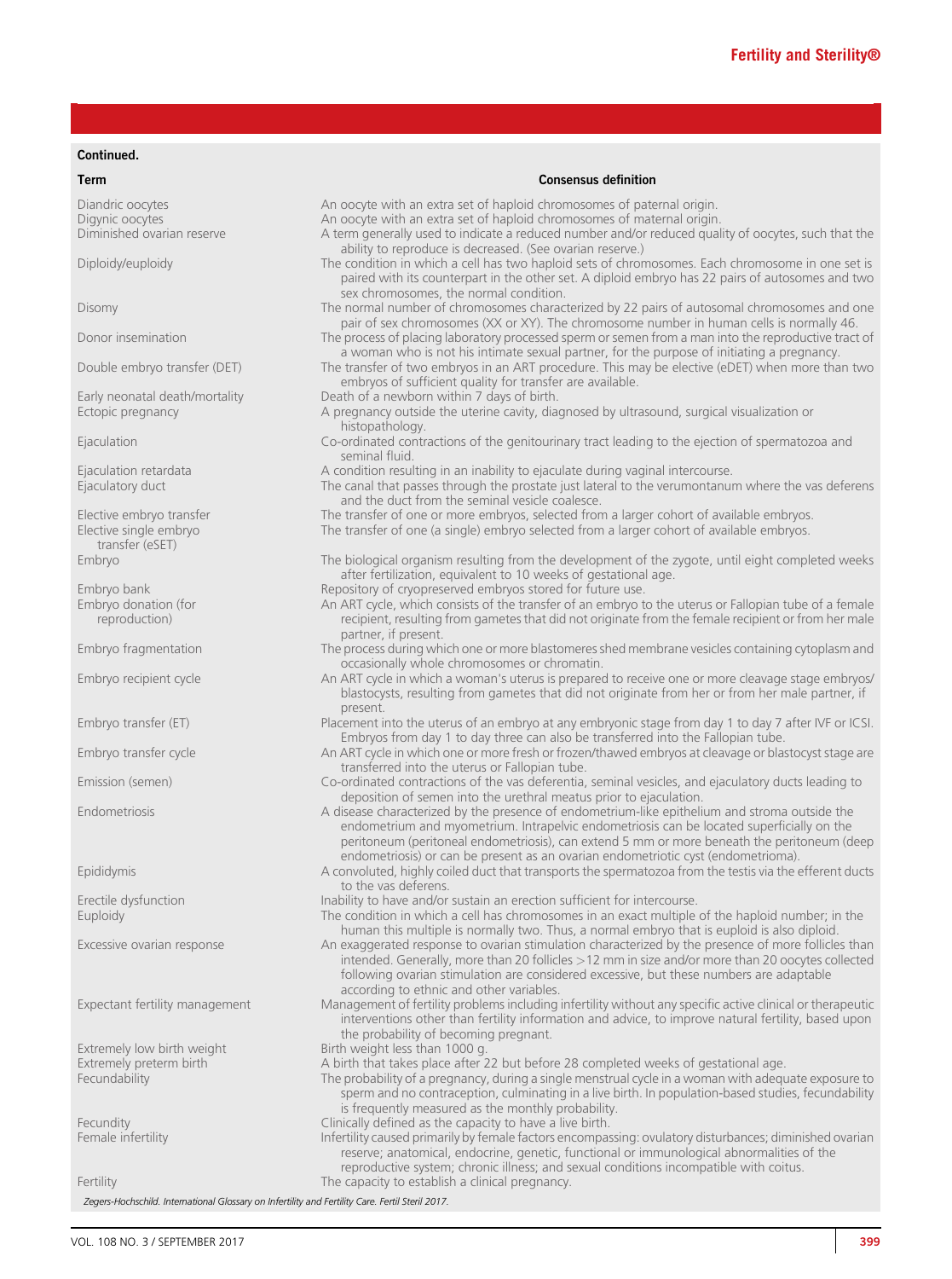| Continued.                                                                      |                                                                                                                                                                                                                                                                                                                                                                                                                                                                                                                                                                                                                                                         |
|---------------------------------------------------------------------------------|---------------------------------------------------------------------------------------------------------------------------------------------------------------------------------------------------------------------------------------------------------------------------------------------------------------------------------------------------------------------------------------------------------------------------------------------------------------------------------------------------------------------------------------------------------------------------------------------------------------------------------------------------------|
| <b>Term</b>                                                                     | <b>Consensus definition</b>                                                                                                                                                                                                                                                                                                                                                                                                                                                                                                                                                                                                                             |
| Fertility awareness                                                             | The understanding of reproduction, fecundity, fecundability, and related individual risk factors (e.g.<br>advanced age, sexual health factors such as sexually transmitted infections, and life style factors<br>such as smoking, obesity) and non-individual risk factors (e.g. environmental and work place<br>factors); including the awareness of societal and cultural factors affecting options to meet<br>reproductive family planning, as well as family building needs.                                                                                                                                                                        |
| Fertility care                                                                  | Interventions that include fertility awareness, support and fertility management with an intention to<br>assist individuals and couples to realize their desires associated with reproduction and/or to build a<br>family.                                                                                                                                                                                                                                                                                                                                                                                                                              |
| Fertility preservation                                                          | Various interventions, procedures and technologies, including cryopreservation of gametes, embryos<br>or ovarian and testicular tissue to preserve reproductive capacity.                                                                                                                                                                                                                                                                                                                                                                                                                                                                               |
| Fertilization                                                                   | A sequence of biological processes initiated by entry of a spermatozoon into a mature oocyte followed<br>by formation of the pronuclei.                                                                                                                                                                                                                                                                                                                                                                                                                                                                                                                 |
| Fetal loss                                                                      | Death of a fetus. It is referred to as early fetal loss when death takes place between 10 and 22 weeks of<br>gestational age; late fetal loss, when death takes place between 22 and 28 weeks of gestational<br>age; and stillbirth when death takes place after 28 weeks gestational age.                                                                                                                                                                                                                                                                                                                                                              |
| Fetus                                                                           | The stages of development of an organism from eight completed weeks of fertilization (equivalent to<br>10 weeks of gestational age) until the end of pregnancy                                                                                                                                                                                                                                                                                                                                                                                                                                                                                          |
| Freeze-all cycle                                                                | An ART cycle in which, after oocyte aspiration, all oocytes and/or embryos are cryopreserved and no<br>oocytes and/or embryos are transferred to a woman in that cycle.                                                                                                                                                                                                                                                                                                                                                                                                                                                                                 |
| Frozen-thawed embryo<br>transfer (FET) cycle                                    | An ART procedure in which cycle monitoring is carried out with the intention of transferring to a<br>woman, frozen/thawed or vitrified/warmed embryo(s)/blastocyst(s). Note: A FET cycle is initiated<br>when specific medication is provided or cycle monitoring is started in the female recipient with the<br>intention to transfer an embryo.                                                                                                                                                                                                                                                                                                       |
| Frozen-thawed oocyte cycle                                                      | An ART procedure in which cycle monitoring is carried out with the intention of fertilizing thawed/<br>warmed oocytes and performing an embryo transfer.                                                                                                                                                                                                                                                                                                                                                                                                                                                                                                |
| Full-term birth<br>Gamete intrafallopian<br>transfer (GIFT)                     | A birth that takes place between 37 and 42 completed weeks of gestational age.<br>An ART procedure in which both gametes (oocytes and spermatozoa) are transferred into a Fallopian<br>tube(s).                                                                                                                                                                                                                                                                                                                                                                                                                                                         |
| Germinal vesicle (GV)<br>Gestational age                                        | The nucleus in an oocyte at prophase I.<br>The age of an embryo or fetus calculated by the best obstetric estimate determined by assessments<br>which may include early ultrasound and the date of the last menstrual period and/or perinatal<br>details. In the case of ART, it is calculated by adding two weeks (14 days) to the number of<br>completed weeks since fertilization. Note: For frozen-thawed embryo transfer (FET) cycles, an<br>estimated date of fertilization is computed by subtracting the combined number of days an embryo<br>was in culture pre-cryopreservation and post-thaw/-warm, from the transfer date of the FET cycle. |
| Gestational carrier                                                             | A woman who carries a pregnancy with an agreement that she will give the offspring to the intended<br>parent(s). Gametes can originate from the intended parent(s) and/or a third party (or parties). This<br>replaces the term 'surrogate.'                                                                                                                                                                                                                                                                                                                                                                                                            |
| Gestational sac                                                                 | A fluid-filled structure associated with early pregnancy, which may be located inside or, in the case of<br>an ectopic pregnancy, outside the uterus.                                                                                                                                                                                                                                                                                                                                                                                                                                                                                                   |
| Globozoospermia<br>Haploidy                                                     | Describes spermatozoa with a reduced or absent acrosome.<br>The condition in which a cell has one set of each of the 23 single chromosomes. Mature human<br>gametes are haploid, each having 23 single chromosomes.                                                                                                                                                                                                                                                                                                                                                                                                                                     |
| Hatching                                                                        | The process by which an embryo at the blastocyst stage extrudes out of, and ultimately separates from,<br>the zona pellucida.                                                                                                                                                                                                                                                                                                                                                                                                                                                                                                                           |
| Heterotopic pregnancy                                                           | Concurrent pregnancy involving at least one embryo implanted in the uterine cavity and at least one<br>implanted outside of the uterine cavity.                                                                                                                                                                                                                                                                                                                                                                                                                                                                                                         |
| High-order multiple births                                                      | The complete expulsion or extraction from their mother of three or more fetuses, after 22 completed<br>weeks of gestational age, irrespective of whether they are live births or stillbirths.                                                                                                                                                                                                                                                                                                                                                                                                                                                           |
| High-order multiple gestation<br>Hydrosalpinx<br>Hypergonadotropic hypogonadism | A pregnancy with three or more embryos or fetuses.<br>A distally occluded, dilated, fluid-filled Fallopian tube.<br>Gonadal failure associated with reduced gametogenesis, reduced gonadal steroid production and                                                                                                                                                                                                                                                                                                                                                                                                                                       |
| Hyperspermia                                                                    | elevated gonadotropin production.<br>High volume of ejaculate above the upper reference limit. When reporting results, the reference                                                                                                                                                                                                                                                                                                                                                                                                                                                                                                                    |
| Hypogonadotropic hypogonadism                                                   | criteria should be specified.<br>Gonadal failure associated with reduced gametogenesis and reduced gonadal steroid production due                                                                                                                                                                                                                                                                                                                                                                                                                                                                                                                       |
| <b>Hypospermatogenesis</b><br><b>Hypospermia</b>                                | to reduced gonadotropin production or action.<br>Histopathologic description of reduced production of spermatozoa in the testes.<br>Low volume of ejaculate below the lower reference limit. When reporting results, the reference criteria<br>should be specified.                                                                                                                                                                                                                                                                                                                                                                                     |
| latrogenic testicular failure                                                   | Damage to testicular function after radiation, chemotherapy or hormone treatment; or<br>devascularization as a consequence of hernia surgery.                                                                                                                                                                                                                                                                                                                                                                                                                                                                                                           |
| Immature oocyte<br>Implantation                                                 | An oocyte at prophase of meiosis I, (i.e. an oocyte at the germinal vesicle (GV)-stage.)<br>The attachment and subsequent penetration by a zona-free blastocyst into the endometrium, but<br>when it relates to an ectopic pregnancy, into tissue outside the uterine cavity. This process starts 5<br>to 7 days after fertilization of the oocyte usually resulting in the formation of a gestation sac.                                                                                                                                                                                                                                               |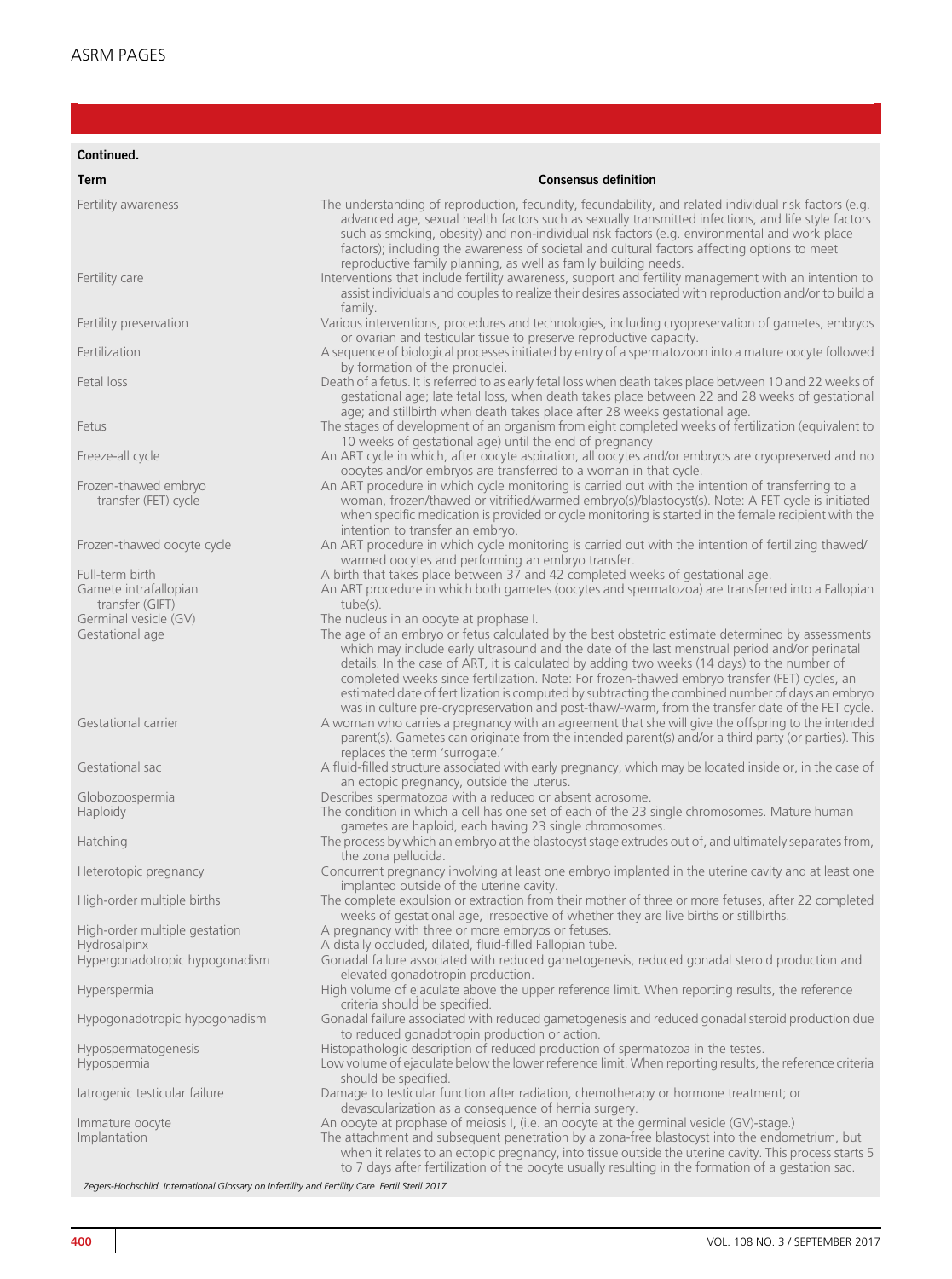Implantation rate

Maturing oocyte An oocyte that has progressed from prophase I but has not completed telophase I, thus does not

Zegers-Hochschild. International Glossary on Infertility and Fertility Care. Fertil Steril 2017.

exhibit the first polar body.

#### Term Consensus definition

| in ipianaanon ratu               | THE Hamber of gestational sacs observed divided by the hamber of chibityos transicirca (asually                               |
|----------------------------------|-------------------------------------------------------------------------------------------------------------------------------|
| In vitro fertilization (IVF)     | expressed as a percentage, %).<br>A sequence of procedures that involves extracorporeal fertilization of gametes. It includes |
|                                  | conventional in vitro insemination and ICSI.                                                                                  |
|                                  |                                                                                                                               |
| <i>In vitro</i> maturation (IVM) | A sequence of laboratory procedures that enable extracorporeal maturation of immature oocytes into                            |
|                                  | fully mature oocytes that are capable of being fertilized with potential to develop into embryos.                             |
| Induced abortion                 | Intentional loss of an intrauterine pregnancy, through intervention by medical, surgical or unspecified                       |
|                                  | means. (See induced embryo/fetal reduction.)                                                                                  |
| Induced embryo/fetal reduction   | An intervention intended to reduce the number of gestational sacs or embryos/fetuses in a multiple                            |
|                                  | gestation.                                                                                                                    |
| <b>Infertility</b>               | A disease characterized by the failure to establish a clinical pregnancy after 12 months of regular,                          |
|                                  | unprotected sexual intercourse or due to an impairment of a person's capacity to reproduce either                             |
|                                  | as an individual or with his/her partner. Fertility interventions may be initiated in less than 1 year                        |
|                                  | based on medical, sexual and reproductive history, age, physical findings and diagnostic testing.                             |
|                                  | Infertility is a disease, which generates disability as an impairment of function.                                            |
| Infertility counseling           | A professional intervention with the intention to mitigate the physical, emotional and psychosocial                           |
|                                  | consequences of infertility.                                                                                                  |
| Initiated medically assisted     | A cycle in which the woman receives specific medication for ovarian stimulation or in which cycle                             |
| reproduction cycle (iMAR)        | monitoring is carried out with the intention to treat, irrespective of whether or not insemination is                         |
|                                  | performed, follicular aspiration is attempted in an ovarian stimulation cycle or whether egg(s) or                            |
|                                  | embryo(s) are thawed or transferred in a frozen embryo transfer (FET) cycle.                                                  |
| Inner cell mass                  | A group of cells attached to the polar trophectoderm consisting of embryonic stem cells, which have                           |
|                                  | the potential to develop into cells and tissues in the human body, except the placenta or amniotic                            |
|                                  | membranes.                                                                                                                    |
| Intended parent(s)               | A couple or person who seek(s) to reproduce with the assistance of a gestational carrier or traditional                       |
|                                  | gestational carrier.                                                                                                          |
| Intra-cervical insemination      | A procedure in which laboratory processed sperm are placed in the cervix to attempt a pregnancy.                              |
|                                  | A procedure in which a single spermatozoon is injected into the oocyte cytoplasm.                                             |
| Intracytoplasmic sperm           |                                                                                                                               |
| injection (ICSI)                 |                                                                                                                               |
| Intra-uterine insemination       | A procedure in which laboratory processed sperm are placed in the uterus to attempt a pregnancy.                              |
| Intra-uterine pregnancy          | A state of reproduction in which an embryo has implanted in the uterus.                                                       |
| Laparoscopic ovarian drilling    | A surgical method for inducing ovulation in females with anovulatory or oligo-ovulatory polycystic                            |
|                                  | ovarian syndrome, utilizing either laser or electrosurgery.                                                                   |
| Large for gestational age        | A birth weight greater than the 90th centile of the sex-specific birth weight for a given gestational age                     |
|                                  | reference. When reporting outcomes, the reference criteria should be specified. If gestational age                            |
|                                  | is unknown, then the birth weight should be registered.                                                                       |
| Leukospermia                     | A high number of white blood cells in semen above the upper reference limit. When reporting results,                          |
|                                  | the reference criteria should be specified.                                                                                   |
| Leydig cell                      | Type of testicular cell located in the interstitial space between the seminiferous tubules, that secretes                     |
|                                  | testosterone.                                                                                                                 |
| Live birth                       | The complete expulsion or extraction from a woman of a product of fertilization, after 22 completed                           |
|                                  | weeks of gestational age; which, after such separation, breathes or shows any other evidence of                               |
|                                  | life, such as heart beat, umbilical cord pulsation or definite movement of voluntary muscles,                                 |
|                                  | irrespective of whether the umbilical cord has been cut or the placenta is attached. A birth weight                           |
|                                  | of 500 grams or more can be used if gestational age is unknown. Live births refer to the individual                           |
|                                  | newborn; for example, a twin delivery represents two live births.                                                             |
| Live birth delivery rate         | The number of deliveries that resulted in at least one live birth, expressed per 100 cycle attempts. In the                   |
|                                  | case of ART/MAR interventions, they can be initiated cycles, insemination, aspiration cycles or                               |
|                                  | embryo transfer cycles. When delivery rates are given, the denominator (initiated, inseminated,                               |
|                                  | aspirated or embryo transfer cycles) must be specified.                                                                       |
| Low birth weight                 | Birth weight less than 2500 g.                                                                                                |
| Luteal phase defect              | A poorly defined abnormality of the endometrium presumably due to abnormally low progesterone                                 |
|                                  | secretion or action on the endometrium.                                                                                       |
| Luteal phase support             | Hormonal supplementation in the luteal phase, usually progesterone.                                                           |
| Major congenital anomaly         | A congenital anomaly that requires surgical repair of a defect, is a visually evident or life-threatening                     |
|                                  | structural or functional defect, or causes death.                                                                             |
| Male infertility                 | Infertility caused primarily by male factors encompassing: abnormal semen parameters or function;                             |
|                                  | anatomical, endocrine, genetic, functional or immunological abnormalities of the reproductive                                 |
|                                  | system; chronic illness; and sexual conditions incompatible with the ability to deposit semen in the                          |
|                                  | vagina.                                                                                                                       |
|                                  | Transfer of the maternal spindle (including maternal chromosomes) from a patient's oocyte into a                              |
| Maternal spindle transfer        |                                                                                                                               |
|                                  | donated oocyte in which the maternal spindle with chromosomes has been removed.                                               |
| Mature oocyte                    | An oocyte at metaphase of meiosis II, exhibiting the first polar body and with the ability to become                          |
|                                  | fertilized.                                                                                                                   |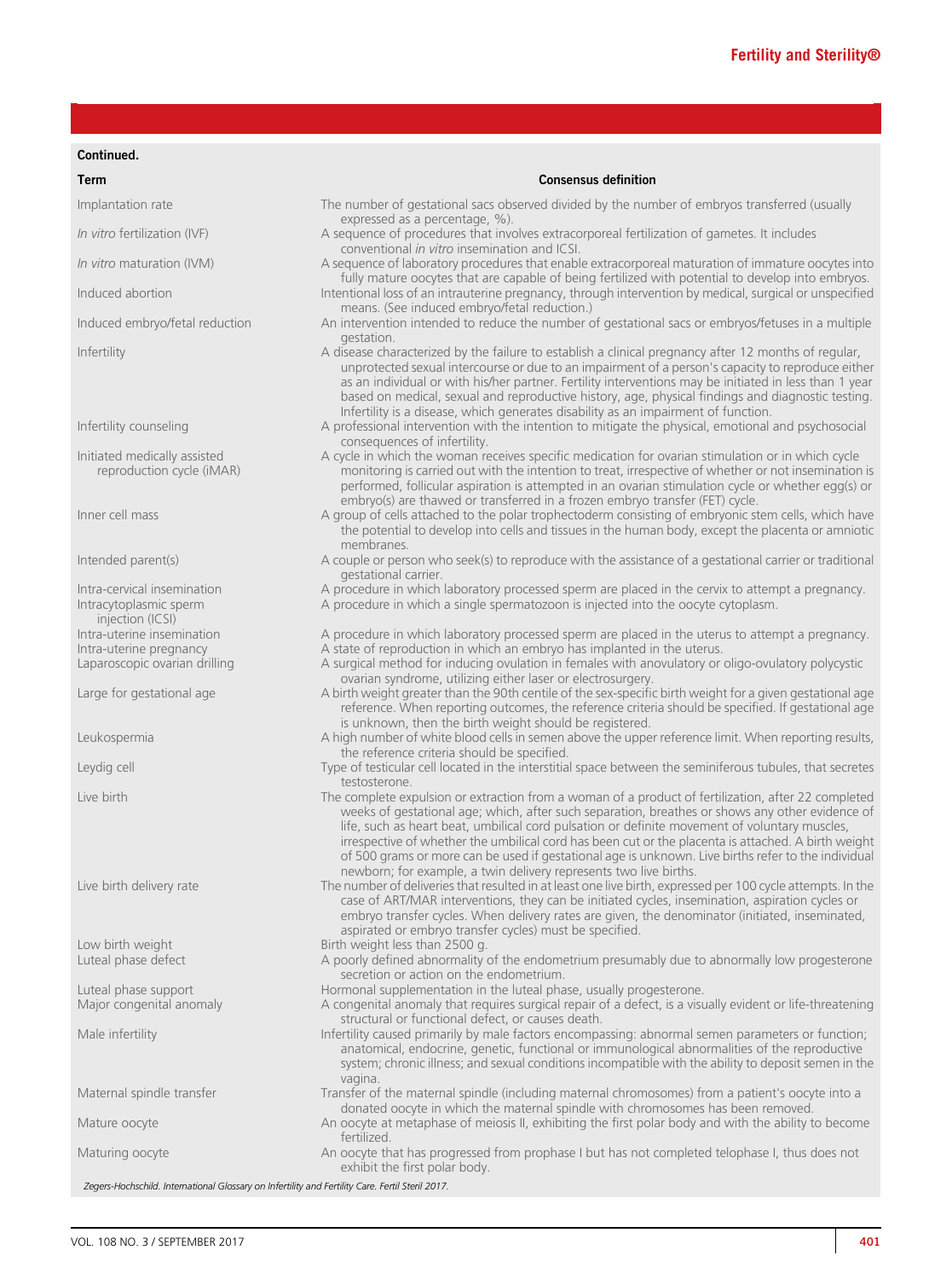Medically assisted reproduction (MAR)

Microdissection testicular sperm extraction (MicroTESE)<br>Micromanipulation in ART

Microsurgical epididymal sperm aspiration/extraction (MESA/MESE)

Missed spontaneous abortion/missed miscarriage

Ovarian hyperstimulation syndrome (OHSS)

#### Term Consensus definition

Reproduction brought about through various interventions, procedures, surgeries and technologies to treat different forms of fertility impairment and infertility. These include ovulation induction, ovarian stimulation, ovulation triggering, all ART procedures, uterine transplantation and intrauterine, intracervical and intravaginal insemination with semen of husband/partner or donor. A surgical procedure using an operating microscope to identify seminiferous tubules that may contain sperm to be extracted for IVF and/or ICSI. A micro-operative ART procedure performed on sperm, egg or embryo; the most common ART micromanipulation procedures are ICSI, assisted hatching and gamete or embryo biopsy for PGT. A surgical procedure performed with the assistance of an operating microscope to retrieve sperm from the epididymis of men with obstructive azoospermia. In the absence of optical magnification, any surgical procedure to retrieve sperm from the epididymis should also be registered as MESE. Mild ovarian stimulation for IVF A protocol in which the ovaries are stimulated with gonadotropins, and/or other pharmacological compounds, with the intention of limiting the number of oocytes following stimulation for IVF. Spontaneous loss of a clinical pregnancy before 22 completed weeks of gestational age, in which the embryo(s) or fetus(es) is/are nonviable and is/are not spontaneously absorbed or expelled from the uterus. Modified natural cycle An ART procedure in which one or more oocytes are collected from the ovaries during a spontaneous menstrual cycle. Pharmacological compounds are administered with the sole purpose of blocking the spontaneous LH surge and/or inducing final oocyte maturation. Monosomy The absence of one of the two homologous chromosomes in embryos. Autosomal monosomies in embryos are not compatible with life. Embryos with sex chromosome monosomies are rarely compatible with life. Morula An embryo formed after completion of compaction, typically 4 days after insemination or ICSI. Mosaicism **A** state in which there is more than one karyotypically distinct cell population arising from a single embryo. Multinucleation The presence of more than one nucleus in a cell.<br>
Multiple birth The complete expulsion or extraction from a work The complete expulsion or extraction from a woman of more than one fetus, after 22 completed weeks of gestational age, irrespective of whether it is a live birth or stillbirth. Births refer to the individual newborn; for example, a twin delivery represents two births. Multiple gestation **A** pregnancy with more than one embryo or fetus.<br>
Natural cycle ART **ART** procedure in which one or more oocytes a An ART procedure in which one or more oocytes are collected from the ovaries during a menstrual cycle without the use of any pharmacological compound. Necrozoospermia The description of an ejaculate in which no live spermatozoa can be found.<br>Neonatal death/mortality Death of a live born baby within 28 days of birth. This can be sub-divided into a Death of a live born baby within 28 days of birth. This can be sub-divided into a) early, if death occurs in the first 7 days after birth; and b) late, if death occurs between 8 and 28 days after birth. Neonatal mortality rate Number of neonatal deaths (up to 28 days) per 1000 live births.<br>Neonatal period viring period which commences at birth and ends at 28 complete Neonatal period<br>
Non-obstructive azoospermia<br>
Absence of spermatozoa in the ejaculate due to lack of production of mature spe Non-obstructive azoospermia Absence of spermatozoa in the ejaculate due to lack of production of mature spermatozoa. Nuclear maturation The process during which the oocyte resumes meiosis and progresses from prophase I to metaphase II.<br>Obstructive azoospermia Absence of spermatozoa in the ejaculate due to occlusion of the ductal system. Obstructive azoospermia Absence of spermatozoa in the ejaculate due to occlusion of the ductal system. Oligospermia A term for low semen volume now replaced by hypospermia to avoid confusion with oligozoospermia. Low concentration of spermatozoa in the ejaculate below the lower reference limit. When reporting results, the reference criteria should be specified. Oocyte aspiration and the material of the female gamete (egg).<br>Oocyte aspiration and the Covarian follicular aspiration Oocyte aspiration **Ovarian follicular aspiration performed with the aim of retrieving oocytes.**<br>Oocyte bank ovariance of Repository of cryopreserved oocytes stored for future use. Repository of cryopreserved oocytes stored for future use. Oocyte donation The use of oocytes from an egg donor for reproductive purposes or research.<br>Oocyte donation cycle The The ART cycle in which oocytes are collected from an egg donor for reproductive An ART cycle in which oocytes are collected from an egg donor for reproductive purposes or research. Oocyte cryopreservation The freezing or vitrification of oocytes for future use.<br>Oocyte maturation triggering An intervention intended to induce an oocyte in vitro o An intervention intended to induce an oocyte in vitro or in vivo to resume meiosis to reach maturity (i.e. to reach metaphase II). Oocyte recipient cycle An ART cycle in which a woman receives oocytes from a donor, or her partner if in a same sex relationship, to be used for reproductive purposes. Oolemma The cytoplasmic membrane enclosing the oocyte.<br>
The cytoplasm of the oocyte. The cytoplasm of the oocyte. An exaggerated systemic response to ovarian stimulation characterized by a wide spectrum of clinical and laboratory manifestations. It may be classified as mild, moderate or severe according to the degree of abdominal distention, ovarian enlargement and respiratory, hemodynamic and metabolic complications. Ovarian reserve **A** term generally used to indicate the number and/or quality of oocytes, reflecting the ability to reproduce. Ovarian reserve can be assessed by any of several means. They include: female age; number of antral follicles on ultrasound; anti-Mullerian hormone levels; follicle stimulating hormone and estradiol levels; clomiphene citrate challenge test; response to gonadotropin stimulation, and oocyte and/or embryo assessment during an ART procedure, based on number,

morphology or genetic assessment of the oocytes and/or embryos.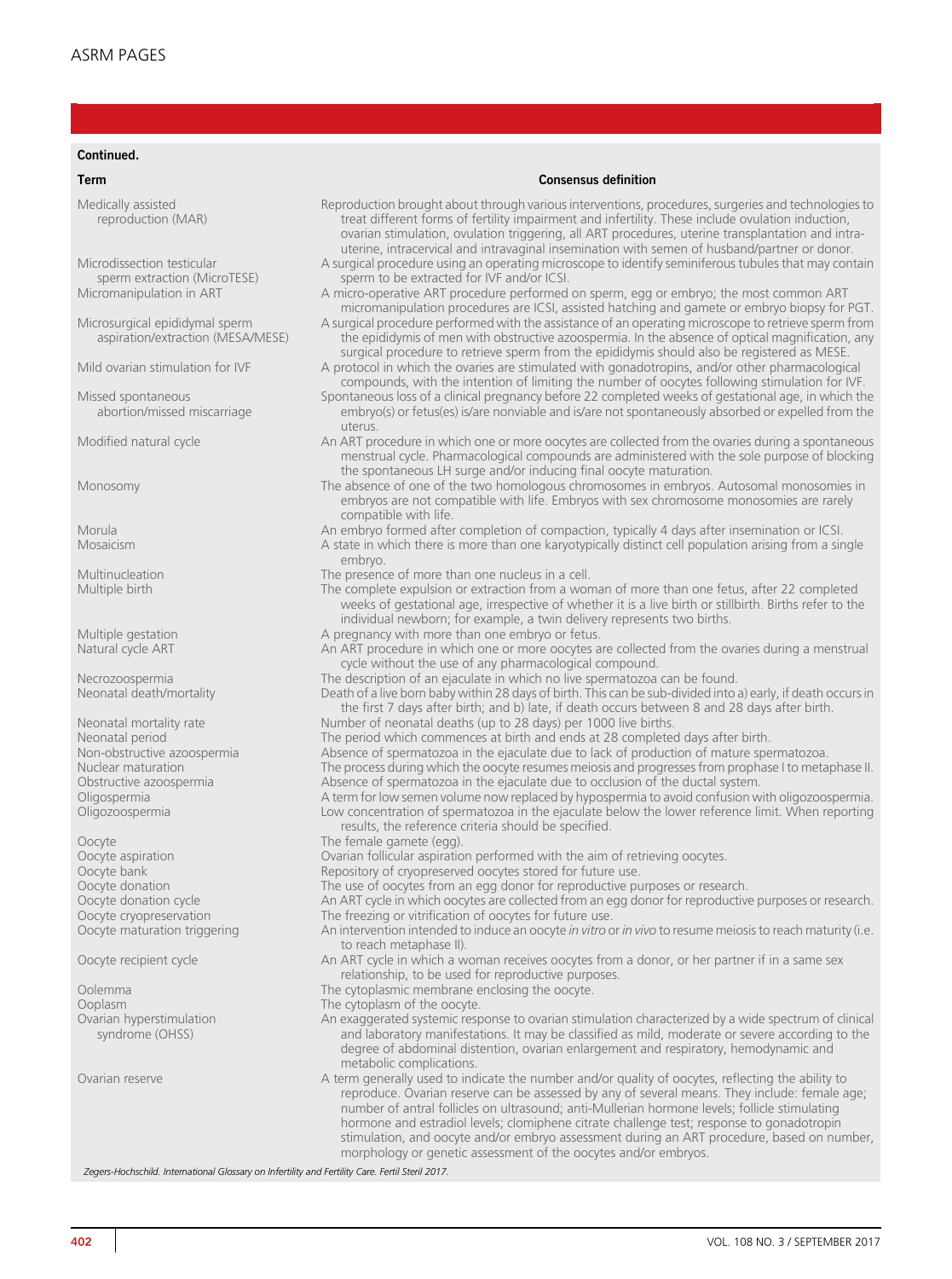Ovarian stimulation (OS) Pharmacological treatment with the intention of inducing the development of ovarian follicles. It can

| Pre-implantation embryo                                                           | concentration is compatible with ultrasound visualization of a gestational sac.<br>An embryo at a stage of development beginning with division of the zygote into two cells and ending                                                                                                                                                                                                                                                 |
|-----------------------------------------------------------------------------------|----------------------------------------------------------------------------------------------------------------------------------------------------------------------------------------------------------------------------------------------------------------------------------------------------------------------------------------------------------------------------------------------------------------------------------------|
| Pregnancy of unknown location (PUL)                                               | pregnancy loss, the estimated gestational age at the end of pregnancy should be recorded.<br>A pregnancy documented by a positive human chorionic gonadotropin (hCG) test without<br>visualization of pregnancy by ultrasound. This condition exists only after circulating hCG                                                                                                                                                        |
| Pregnancy loss                                                                    | complete expulsion and/or extraction of all products of implantation.<br>The outcome of any pregnancy that does not result in at least one live birth. When reporting                                                                                                                                                                                                                                                                  |
| Pregnancy                                                                         | A process utilizing gametes and/or embryos from a deceased person or persons with the intention of<br>producing offspring.<br>A state of reproduction beginning with implantation of an embryo in a woman and ending with the                                                                                                                                                                                                          |
| Post-term birth<br>Posthumous reproduction                                        | weeks after fertilization, which is equivalent to 10 weeks of gestational age.<br>A live birth or stillbirth that takes place after 42 completed weeks of gestational age.                                                                                                                                                                                                                                                             |
| to ovarian stimulation<br>Post-implantation embryo                                | ovarian stimulation with the intention of obtaining more follicles and oocytes.<br>An embryo at a stage of development beyond attachment to the endometrium to eight completed                                                                                                                                                                                                                                                         |
| Poor ovarian response (POR)                                                       | oocytes with a conventional stimulation protocol aimed at obtaining more than three oocytes);<br>and, (3) An abnormal ovarian reserve test (i.e. antral follicle count 5-7 follicles or anti-Mullerian<br>hormone 0.5-1.1 ng/ml (Bologna criteria); or other reference values obtained from a standardized<br>reference population.)<br>A condition in which fewer than four follicles and/or oocytes are developed/obtained following |
| Polyspermy<br>Poor ovarian responder (POR) in<br>assisted reproductive technology | embryo is not compatible with life.<br>The process by which an oocyte is penetrated by more than one spermatozoon.<br>A woman treated with ovarian stimulation for ART, in which at least two of the following features are<br>present: (1) Advanced maternal age ( $\geq$ 40 years); (2) A previous poor ovarian response ( $\leq$ 3                                                                                                  |
| Polyploidy                                                                        | function and normal fertility.<br>The condition in which a cell has more than two haploid sets of chromosomes: e.g. a triploid embryo<br>has three sets of chromosomes and a tetraploid embryo has four sets. Polyploidy in a human                                                                                                                                                                                                    |
| Polycystic ovary (PCO)                                                            | scan with more than 24 total antral follicles (2–9 mm in size) in both ovaries.<br>An ovary with at least 12 follicles measuring 2-9 mm in diameter in at least one ovary (Rotterdam<br>criteria). PCO may be present in women with PCOS, but also in women with normal ovulatory                                                                                                                                                      |
| Polycystic ovary syndrome (PCOS)                                                  | chromatids (1c).<br>A heterogeneous condition, which requires the presence of two of the following three criteria: (1)<br>Oligo-ovulation or anovulation; (2) Hyperandrogenism (clinical evidence of hirsutism, acne,<br>alopecia and/or biochemical hyperandrogenemia); (3) Polycystic ovaries, as assessed by ultrasound                                                                                                             |
| Polar bodies                                                                      | The small bodies containing chromosomes segregated from the oocyte by asymmetric division during<br>telophase. The first polar body is extruded at telophase I and normally contains only chromosomes<br>with duplicated chromatids (2c); the second polar body is extruded in response to fertilization or in<br>response to parthenogenetic activation and normally contains chromosomes comprising single                           |
| Pituitary down-regulation                                                         | fragments.)<br>A medical or pharmacological method to prevent the release of gonadotropins (FSH, LH) from the<br>pituitary gland.                                                                                                                                                                                                                                                                                                      |
| Perivitelline space                                                               | constant at the current age-specific fertility rate.<br>The space between the cytoplasmic membrane enclosing the oocyte and the innermost layer of the<br>zona pellucida. (This space may contain the first and second polar bodies and extracellular                                                                                                                                                                                  |
| Perinatal mortality rate<br>Period total fertility rate (PTFR)                    | and later), during childbirth, or up to seven completed days after birth.<br>The number of perinatal deaths per 1000 total births (stillbirths plus live births).<br>The estimated average number of live born children per woman that would be born to a cohort of<br>women throughout their reproductive years, if the fertility rates by age in a given period remained                                                             |
| Percutaneous epididymal<br>sperm aspiration (PESA)<br>Perinatal death/mortality   | A surgical procedure in which a needle is introduced percutaneously into the epididymis with the<br>intention of obtaining sperm.<br>Fetal or neonatal death occurring during late pregnancy (at 22 completed weeks of gestational age                                                                                                                                                                                                 |
| Parthenogenetic activation<br>Parthenote                                          | inducing normal ovulatory cycles.<br>The process by which an oocyte is activated to undergo development in the absence of fertilization.<br>The product of an oocyte that has undergone activation in the absence of the paternal genome, with<br>(induced) or without (spontaneous) a purposeful intervention.                                                                                                                        |
| Ovulation<br>Ovulation induction (OI)                                             | The natural process of expulsion of a mature egg from its ovarian follicle.<br>Pharmacological treatment of women with anovulation or oligo-ovulation with the intention of                                                                                                                                                                                                                                                            |
| Ovarian torsion                                                                   | intention of preserving reproductive capacity.<br>Partial or complete rotation of the ovarian vascular pedicle that causes obstruction to ovarian blood<br>flow, potentially leading to necrosis of ovarian tissue.                                                                                                                                                                                                                    |
| Ovarian tissue cryopreservation                                                   | be used for two purposes: 1) for timed intercourse or insemination; 2) in ART, to obtain multiple<br>oocytes at follicular aspiration.<br>The process of slow-freezing or vitrification of tissue surgically excised from the ovary with the                                                                                                                                                                                           |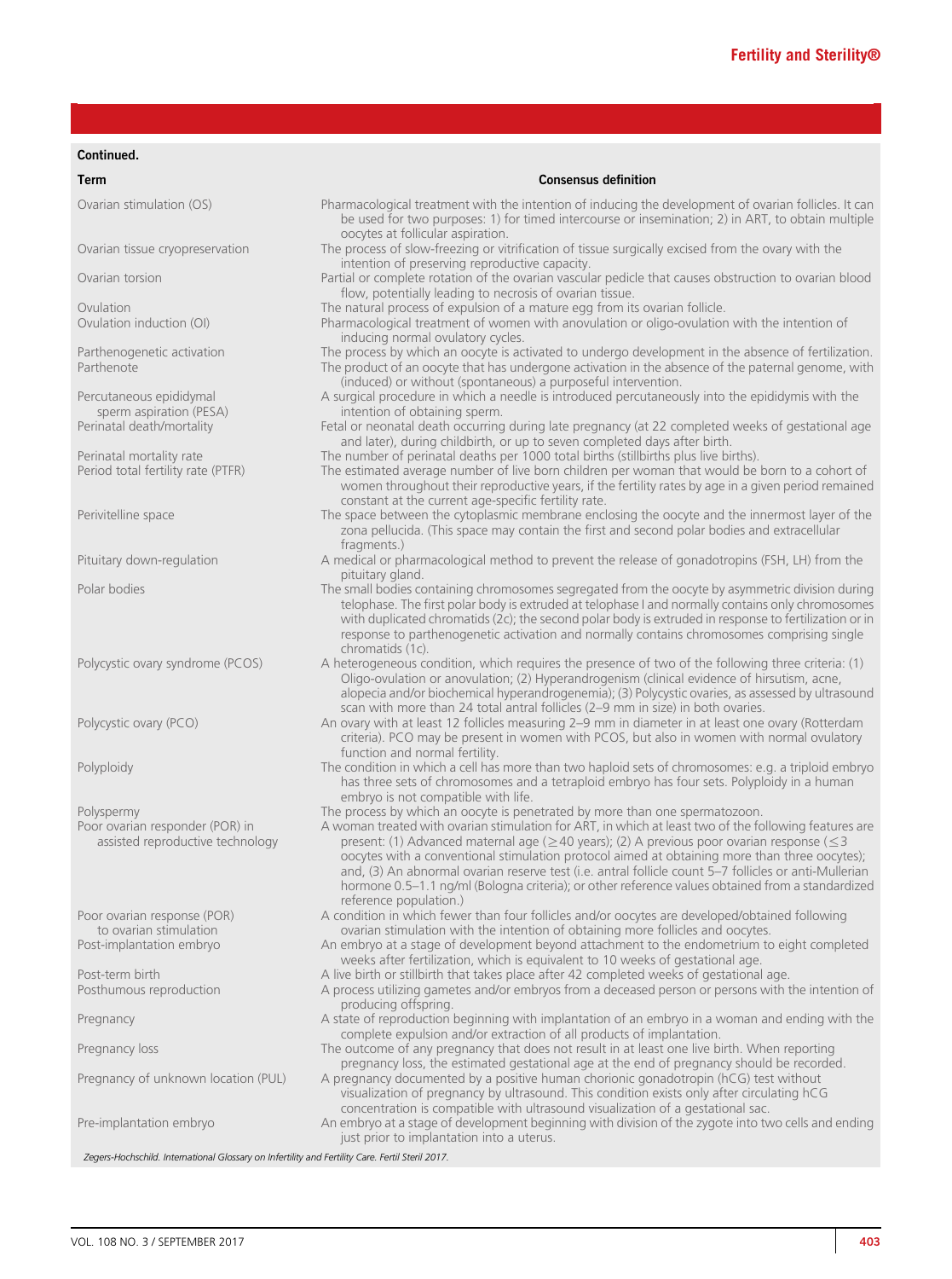#### Term Consensus definition

| Preimplantation genetic<br>testing (PGT)                                                         | A test performed to analyze the DNA from oocytes (polar bodies) or embryos (cleavage stage or<br>blastocyst) for HLA-typing or for determining genetic abnormalities. These include: PGT for<br>aneuploidies (PGT-A); PGT for monogenic/single gene defects (PGT-M); and PGT for chromosomal                                                        |
|--------------------------------------------------------------------------------------------------|-----------------------------------------------------------------------------------------------------------------------------------------------------------------------------------------------------------------------------------------------------------------------------------------------------------------------------------------------------|
| Preimplantation genetic diagnosis<br>(PGD) and screening (PGS)                                   | structural rearrangements (PGT-SR).<br>These terms have now been replaced by preimplantation genetic testing PGT. (See term PGT and its<br>definitions.)                                                                                                                                                                                            |
| Premature ejaculation                                                                            | A condition in which semen is released sooner than desired.                                                                                                                                                                                                                                                                                         |
| Premature ovarian insufficiency                                                                  | A condition characterized by hypergonadotropic hypogonadism in women younger than age 40 years<br>(also known as premature or primary ovarian failure). It includes women with premature<br>menopause.                                                                                                                                              |
| Preterm birth                                                                                    | A birth that takes place after 22 weeks and before 37 completed weeks of gestational age.                                                                                                                                                                                                                                                           |
| Primary childlessness                                                                            | A condition in which a person has never delivered a live child, or has never been a legal or societally-<br>recognized parent to a child.                                                                                                                                                                                                           |
| Primary female infertility                                                                       | A woman who has never been diagnosed with a clinical pregnancy and meets the criteria of being<br>classified as having infertility.                                                                                                                                                                                                                 |
| Primary involuntary childlessness                                                                | A condition in a person with a child wish, who has never delivered a live child, or has never been a legal<br>or societally-recognized parent to a child. A major cause of primary involuntary childlessness is<br>infertility.                                                                                                                     |
| Primary male infertility                                                                         | A man who has never initiated a clinical pregnancy and meets the criteria of being classified as infertile.                                                                                                                                                                                                                                         |
| Pronuclei transfer                                                                               | Transfer of the pronuclei from a patient's zygote to an enucleated donated zygote.                                                                                                                                                                                                                                                                  |
| Pronucleus                                                                                       | A round structure in the oocyte surrounded by a membrane containing chromatin. Normally, two<br>pronuclei are seen after fertilization, each containing a haploid set of chromosomes, one set from<br>the oocyte and one from the sperm, before zygote formation.                                                                                   |
| Recipient (ART)                                                                                  | A person or couple who receives donated eggs, sperm or embryos for the purposes of initiating a                                                                                                                                                                                                                                                     |
|                                                                                                  | pregnancy with the intention of becoming a legally recognized parent.                                                                                                                                                                                                                                                                               |
| Recipient ART cycle                                                                              | An ART cycle in which a woman receives zygote(s) or embryo(s) from donor(s) or a partner.                                                                                                                                                                                                                                                           |
| Recurrent spontaneous                                                                            | The spontaneous loss of two or more clinical pregnancies prior to 22 completed weeks of gestational                                                                                                                                                                                                                                                 |
| abortion/miscarriage                                                                             | age.                                                                                                                                                                                                                                                                                                                                                |
| Reproductive surgery                                                                             | Surgical procedures performed to diagnose, conserve, correct and/or improve reproductive function in<br>either men or women. Surgery for contraceptive purposes, such as tubal ligation and vasectomy,                                                                                                                                              |
| Retrograde ejaculation                                                                           | are also included within this term.<br>A condition that causes the semen to be forced backward from the ejaculatory ducts into the bladder                                                                                                                                                                                                          |
| Salpingectomy                                                                                    | during ejaculation.<br>The surgical removal of an entire Fallopian tube.                                                                                                                                                                                                                                                                            |
| Salpingitis isthmica nodosa (SIN)                                                                | A nodular thickening of the proximal Fallopian tube (where the tubes join the uterus), which can<br>distort or occlude the tubes and increase the risk of ectopic pregnancy and infertility.                                                                                                                                                        |
| Salpingostomy                                                                                    | A surgical procedure in which an opening is made in the Fallopian tube either to remove an ectopic<br>pregnancy or open a blocked fluid-filled tube (hydrosalpinx).                                                                                                                                                                                 |
| Secondary female infertility                                                                     | A woman unable to establish a clinical pregnancy but who has previously been diagnosed with a<br>clinical pregnancy.                                                                                                                                                                                                                                |
| Secondary involuntary childlessness                                                              | A condition in a person with a child wish, who has previously delivered a live child, or is or has been a<br>legal or societally-recognized parent to a child. A major cause of secondary involuntary<br>childlessness is infertility.                                                                                                              |
| Secondary male infertility                                                                       | A man who is unable to initiate a clinical pregnancy, but who had previously initiated a clinical<br>pregnancy.                                                                                                                                                                                                                                     |
| Semen analysis                                                                                   | A description of the ejaculate to assess function of the male reproductive tract. Characteristic<br>parameters include volume, pH, concentration, motility, vitality, morphology of spermatozoa and<br>presence of other cells.                                                                                                                     |
| Semen liquefaction                                                                               | The process whereby proteolytic enzymes degrade proteins causing seminal plasma to liquefy.                                                                                                                                                                                                                                                         |
| Semen viscosity                                                                                  | The description of the relative fluidity of seminal plasma.                                                                                                                                                                                                                                                                                         |
| Semen volume                                                                                     | The amount of fluid in an ejaculate.                                                                                                                                                                                                                                                                                                                |
| Semen/Ejaculate                                                                                  | The fluid at ejaculation that contains the cells and secretions originating from the testes and sex<br>accessory glands.                                                                                                                                                                                                                            |
| Seminal plasma                                                                                   | The fluids of the ejaculate.                                                                                                                                                                                                                                                                                                                        |
| Sertoli cell                                                                                     | The non-germinal cell type in the seminiferous tubule that mediates the actions of testosterone and<br>FSH in the testis, provides nutrients and proteins to the developing spermatogenic cells, creates the<br>blood-testis barrier, and secretes Mullerian-inhibiting hormone.                                                                    |
| Sertoli cell-only syndrome                                                                       | A condition in which only Sertoli cells line the seminiferous tubules with usually a complete absence of<br>germ cells; also referred to as germ cell aplasia. Spermatogenesis in isolated foci can be observed in<br>rare cases.                                                                                                                   |
| Severe ovarian hyperstimulation<br>syndrome (OHSS)                                               | A systemic response as a result of ovarian stimulation interventions that is characterized by severe<br>abdominal discomfort and/or other symptoms of ascites, hemoconcentration (Hct $>$ 45) and/or<br>other serious biochemical abnormalities requiring hospitalization for observation and/or for<br>medical intervention (paracentesis, other). |
| Single embryo transfer (SET)                                                                     | The transfer of one embryo in an ART procedure. Defined as elective (eSET) when more than one<br>embryo of sufficient quality for transfer is available.                                                                                                                                                                                            |
| Zegers-Hochschild. International Glossary on Infertility and Fertility Care. Fertil Steril 2017. |                                                                                                                                                                                                                                                                                                                                                     |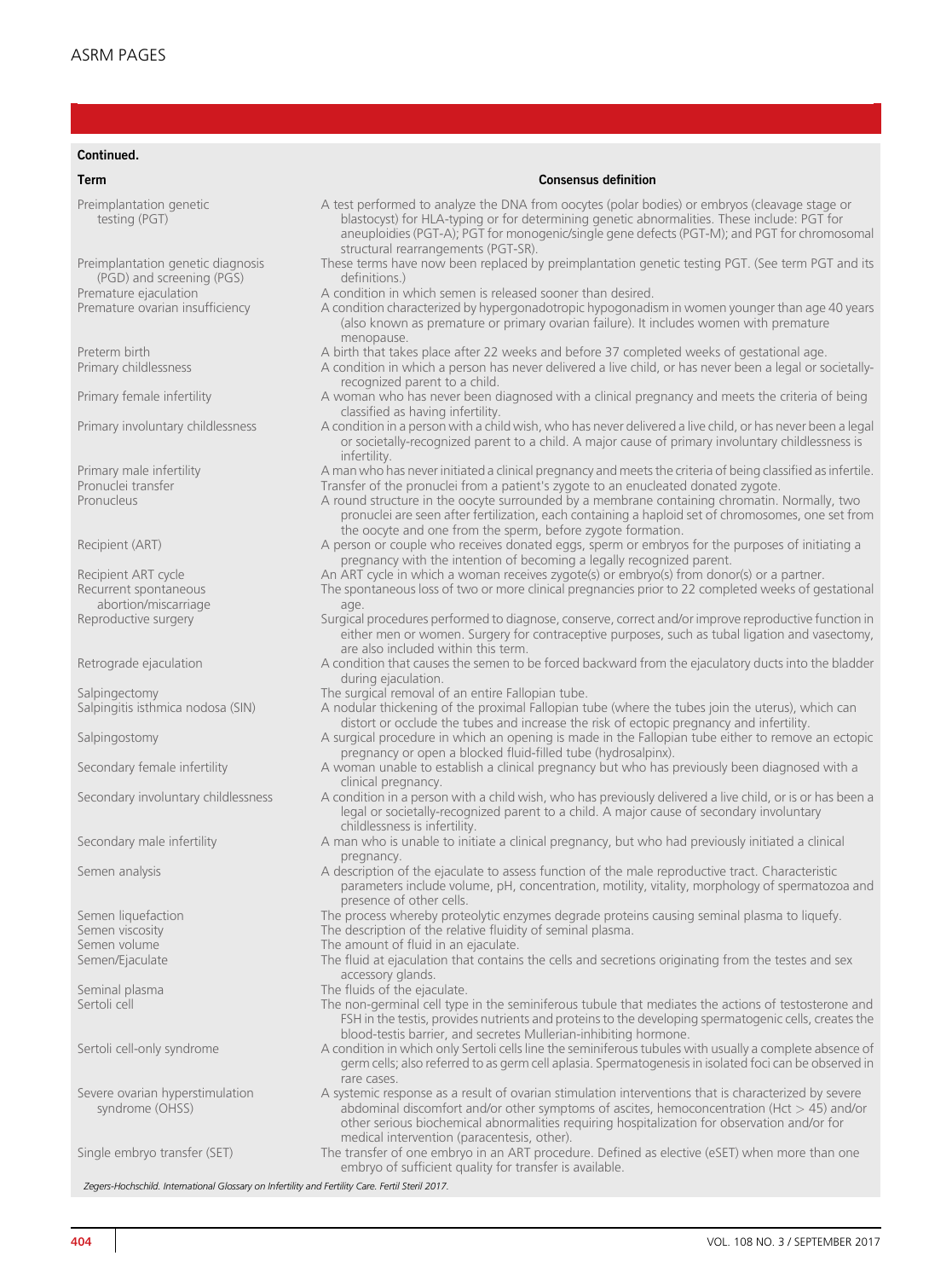#### Term Consensus definition

Slow-freezing **A** cryopreservation procedure in which the temperature of the cell(s) is lowered in a step-wise fashion,

Small for gestational age A birth weight less than the 10th centile for gestational age. When reporting results the reference

Spontaneous abortion/ miscarriage Spontaneous reduction/ vanishing sac(s)<br>Sterility

Testicular sperm aspiration/ extraction (TESA/TESE)<br>Thawing

Total delivery rate with at least one live birth

criteria should be specified. If gestational age is unknown, the birth weight should be registered. Sperm bank **Repository of cryopreserved sperm stored for future use.** Sperm concentration The (measure of the) number of spermatozoa in millions per 1 ml of semen.<br>Sperm density for spermatozoa. A measure of the mass/volume ratio (specific gravity) for spermatozoa. A measure of the mass/volume ratio (specific gravity) for spermatozoa. Sperm isolation A procedure that involves the separation of sperm through centrifugation and resuspension in culture media. It can be used to remove seminal plasma and infectious agents before IUI and ART procedures. This procedure has been shown to be effective in the removal of HIV. It may also be effective in removing other infectious particles but clinical safety and efficacy have to be established for each particular infection. This term is sometimes referred to as 'sperm washing'. Sperm motility The percentage of moving spermatozoa relative to the total number of spermatozoa. Sperm recipient cycle **ANAR** cycle in which a woman receives spermatozoa from a person who is not her sexually intimate partner. In the case of ART registry data, a sperm recipient cycle would only include data from cycles using ART procedures.

typically using a computer controlled rate, from physiological (or room) temperature to extreme

Sperm vitality The percentage of live spermatozoa relative to the total number of spermatozoa.<br>Spermatogenic arrest Failure of germ cells to progress through specific stages of spermatogenesis at onse

Spermatogenic arrest Failure of germ cells to progress through specific stages of spermatogenesis at onset or during meiosis.<br>Spermatozoon Failure meture male reproductive cell produced in the testis that has the capacity The mature male reproductive cell produced in the testis that has the capacity to fertilize an oocyte. A head carries genetic material, a midpiece produces energy for movement, and a long, thin tail propels the sperm.

The spontaneous loss of an intra-uterine pregnancy prior to 22 completed weeks of gestational age.

The spontaneous disappearance of one or more gestational sacs with or without an embryo or fetus in a multiple pregnancy documented by ultrasound.

A permanent state of infertility.

low temperature.

- Stillbirth The death of a fetus prior to the complete expulsion or extraction from its mother after 28 completed weeks of gestational age. The death is determined by the fact that, after such separation, the fetus does not breathe or show any other evidence of life, such as heartbeat, umbilical cord pulsation, or definite movement of voluntary muscles. Note: It includes deaths occurring during labor.
- Stillbirth rate The number of stillbirths per 1000 total births (stillbirths plus live births).<br>Subfertility Subfertility A term that should be used interchangeably with infertility.
	- A term that should be used interchangeably with infertility.
- Syngamy Syngamy The process during which the female and male pronuclei fuse.<br>Teratozoospermia The management of reduced percentage of morphologically normal sperm in the
	- A reduced percentage of morphologically normal sperm in the ejaculate below the lower reference limits. When reporting results, the reference criteria should be specified.
	- A surgical procedure involving one or more testicular biopsies or needle aspirations to obtain sperm for use in IVF and/or ICSI.
	- The process of raising the temperature of slow-frozen cell(s) from the storage temperature to room/ physiological temperature.
- Time to pregnancy (TTP) The time taken to establish a pregnancy, measured in months or in numbers of menstrual cycles.
- Time-lapse imaging The photographic recording of microscope image sequences at regular intervals in ART, referring to gametes, zygotes, cleavage-stage embryos or blastocysts.
	- The total number of deliveries with at least one live birth resulting from one initiated or aspirated ART cycle, including all cycles in which fresh and/or frozen embryos are transferred, including more than one delivery from one initiated or aspirated cycle if that occurs, until all embryos are used. Notes: The delivery of a singleton, twin or other multiple pregnancy is registered as one delivery. In the absence of complete data, the total delivery rate is often estimated.

Total fertility rate (TFR) The average number of live births per woman. It may be determined in retrospect, observed data (Cohort Total Fertility Rate, CTFR) or as an estimated average number (Period Total Fertility Rate, PTFR).

Total sperm count The calculated total number of sperm in the ejaculate (semen volume multiplied by the sperm concentration determined from an aliquot of semen).

Traditional gestational carrier A woman who donates her oocytes and is the gestational carrier for a pregnancy resulting from fertilization of her oocytes either through an ART procedure or insemination. This replaces the term 'traditional surrogate.

Trisomy An abnormal number of chromosome copies in a cell characterized by the presence of three homologous chromosomes rather than the normal two. The majority of human embryos with trisomies are incompatible with life.

Trophectoderm Cells forming the outer layer of a blastocyst that have the potential to develop into the placenta and amniotic membranes.

Tubal pathology Tubal abnormality resulting in dysfunction of the Fallopian tube, including partial or total obstruction of one or both tubes (proximally, distally or combined), hydrosalpinx and/or peri-tubal and/or periovarian adhesions affecting the normal ovum pick-up function. It usually occurs after pelvic inflammatory disease or pelvic surgery.